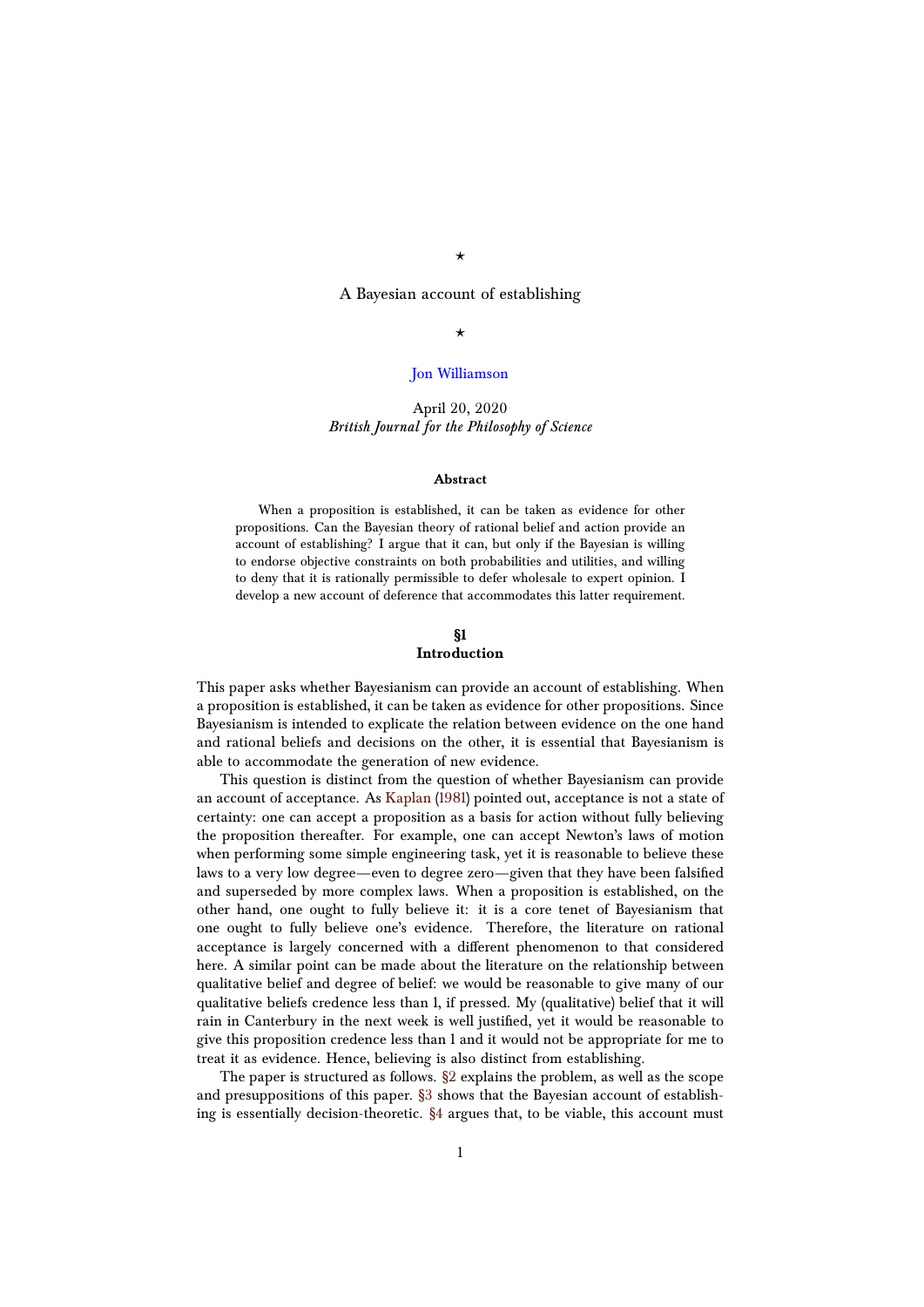admit objective constraints on rational degrees of belief. [§5](#page-6-0) argues that it must also admit substantive constraints on utilities. [§6](#page-8-0) argues that a viable account of establishing must also avoid wholesale deference to expert beliefs, and develops a new account of discounted deference. [§7](#page-14-0) takes stock and considers some potential objections. Appendices 1 and 2 show that the analyses of [§3](#page-3-0) and [§5](#page-6-0) continue to hold in a more complex decision-making setting.

#### **§2**

# **Bayesianism, evidence and establishing**

<span id="page-1-0"></span>This paper will remain neutral about the nature of evidence. Some suggest that your evidence is what you know [\(Williamson,](#page-19-0) [2000\)](#page-19-0), others that your evidence is constituted by your true beliefs [\(Mitova,](#page-18-1) [2017\)](#page-18-1), or your credences that are set by observation [\(Jeffrey,](#page-18-2) [2004\)](#page-18-2), or your information [\(Rowbottom,](#page-18-3) [2014\)](#page-18-3), or what you rationally grant [\(Williamson,](#page-19-1) [2015\)](#page-19-1). Each of these theories will have something to say about what it is to establish a proposition; however, the claims made in this paper are independent of which of these theories is true, if any.

Bayesianism is concerned with the questions of when the strengths of an agent's beliefs, and the decisions informed by these degrees of belief, are rational. The answer it provides to the latter question is known as Bayesian decision theory and is sketched in [§3,](#page-3-0) while the answer it provides to the former question is known as Bayesian probability theory or Bayesian epistemology and is described in [§4.](#page-5-0)

There are two perspectives one might have on these questions. The usual perspective is that of the deliberating agent herself, interested in determining how strongly to believe certain propositions and which acts to choose in certain decision problems. Under this actor's perspective, Bayesianism is a practical theory; 'to us, probability is the very guide of life' [\(Butler,](#page-18-4) [1736,](#page-18-4) p.xxv). An alternative perspective is purely theoretical: concerned with what it takes for certain degrees of belief and decisions to be rational, but not engaged with determining rational degrees of belief or making decisions.

On either perspective, degrees of belief are deemed rational if they are appropriate given the evidence. The various Bayesian norms, described in [§4,](#page-5-0) explicate what it is for degrees of belief to be appropriate given the evidence. The key difference between the two perspectives is that on the former, practical perspective, the norms had better be followable and your evidence accessible, for otherwise Bayesianism could offer little guidance. On the latter, theoretical perspective, there may be no such requirement: some purely theoretical development of Bayesianism might deem your degrees of belief to be irrational even if you are in no position to determine your evidence, nor to follow Bayesian norms.

The theoretical perspective might presuppose an externalist account of evidence, for example. Then we might distinguish your evidence in this externalist sense from what you take to be your evidence (which we shall sometimes call 'wyttby evidence' for short). From the practical perspective, your degrees of belief are rational iff they conform to the Bayesian norms given wyttby evidence, as long as you are rational to take as your evidence what you take to be your evidence and you are in a position to follow the Bayesian norms.

This paper will adopt the usual practical perspective—Bayesianism as a guide to life. For this reason, we will focus on wyttby evidence, rather than some more theoretical notion of evidence.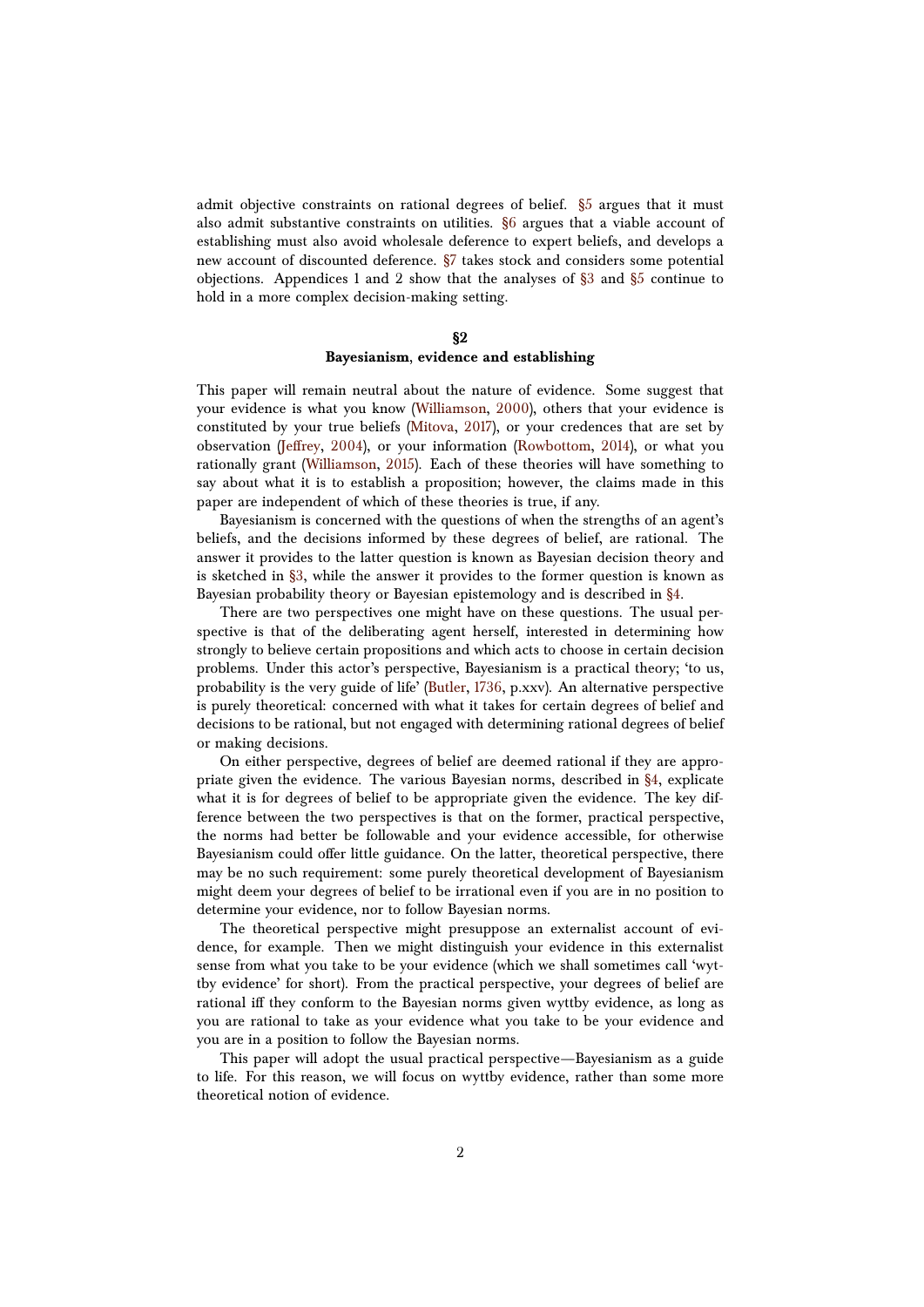For the purposes of this paper, we can be flexible about the kinds of propositions that can constitute rational wyttby evidence. In addition to past observations, evidence might include reasonable presuppositions, universal laws and even statements about the future. For example, you might take a proposition about the timing of tomorrow's tides as evidence that bears on your decision as to when to forage for oysters. Butler has something to say about when to take such a proposition as a 'moral certainty':

Probable evidence is essentially distinguished from demonstrative by this, that it admits of degrees; and of all variety of them, from the highest moral certainty, to the very lowest presumption. We cannot indeed say a thing is probably true upon one very slight presumption for it; because, as there may be probabilities on both sides of a question, there may be some against it; and though there be not, yet a slight presumption does not beget that degree of conviction, which is implied in saying a thing is probably true. But that the slightest possible presumption is of the nature of a probability, appears from hence; that such low presumption often repeated, will amount even to moral certainty. Thus a man's having observed the ebb and flow of the tide to-day, affords some sort of presumption, though the lowest imaginable, that it may happen again to-morrow: but the observation of this event for so many days, and months, and ages together, as it has been observed by mankind, gives us a full assurance that it will. [\(Butler,](#page-18-4) [1736,](#page-18-4) p.xxiv)

Butler's discussion highlights two key features of establishing. First, in order to establish a proposition, strength of belief in that proposition must meet a substantial threshold. After all, the proposition needs to become evident. Second, there must be enough evidence to make this degree of belief sufficiently stable—to establish is to render stable or firm. We will refer to these two key features as *threshold* and *stability* respectively.<sup>[1](#page-2-0)</sup>

One can also distinguish between establishing as an act and establishing as an evidential relation. Where establishing is an act, it is a subject *S* that establishes proposition *A*. Where establishing is an evidential relation, it is a set *E* of propositions that establishes proposition *A*.

Here is an example of the act of establishing: CERN established in 2012 that they had observed a new particle in the mass region around 125 GeV. It is not always obvious whether a statement refers to the act of establishing or to the evidential relation. For example, 'It is not yet established that this particle was the Higgs boson', might be read either as a statement about the act of establishing (no one has yet established that this was the Higgs boson, nor is anyone yet in a position to do so) or as a statement about the evidential relation (current evidence does not establish that this was the Higgs boson). Plausibly, this ambiguity exists because the act and the evidential relation are closely connected. One might think of the act of establishing *A* as the act of taking *A* to be established by wyttby evidence,

<span id="page-2-0"></span><sup>&</sup>lt;sup>1</sup>[Skyrms](#page-18-5) [\(1977\)](#page-18-5) offers a formal explication of stability, which he calls 'resiliency'. We do not need to commit to any particular formal notion of stability here: all that is required is the observation that establishing *A* may be reasonable when one's degree of belief in *A* reaches a high threshold and is likely to remain above that threshold, but unreasonable should one's degree of belief be very volatile over time and unlikely to remain above the high threshold. See [Parkkinen et al.](#page-18-6) [\(2018,](#page-18-6) §3.2) for discussion of threshold and stability in the context of establishing causal claims in medicine, and [Leitgeb](#page-18-7) [\(2017\)](#page-18-7) for a discussion of stability in relation to the connection between degree of belief and qualitative belief.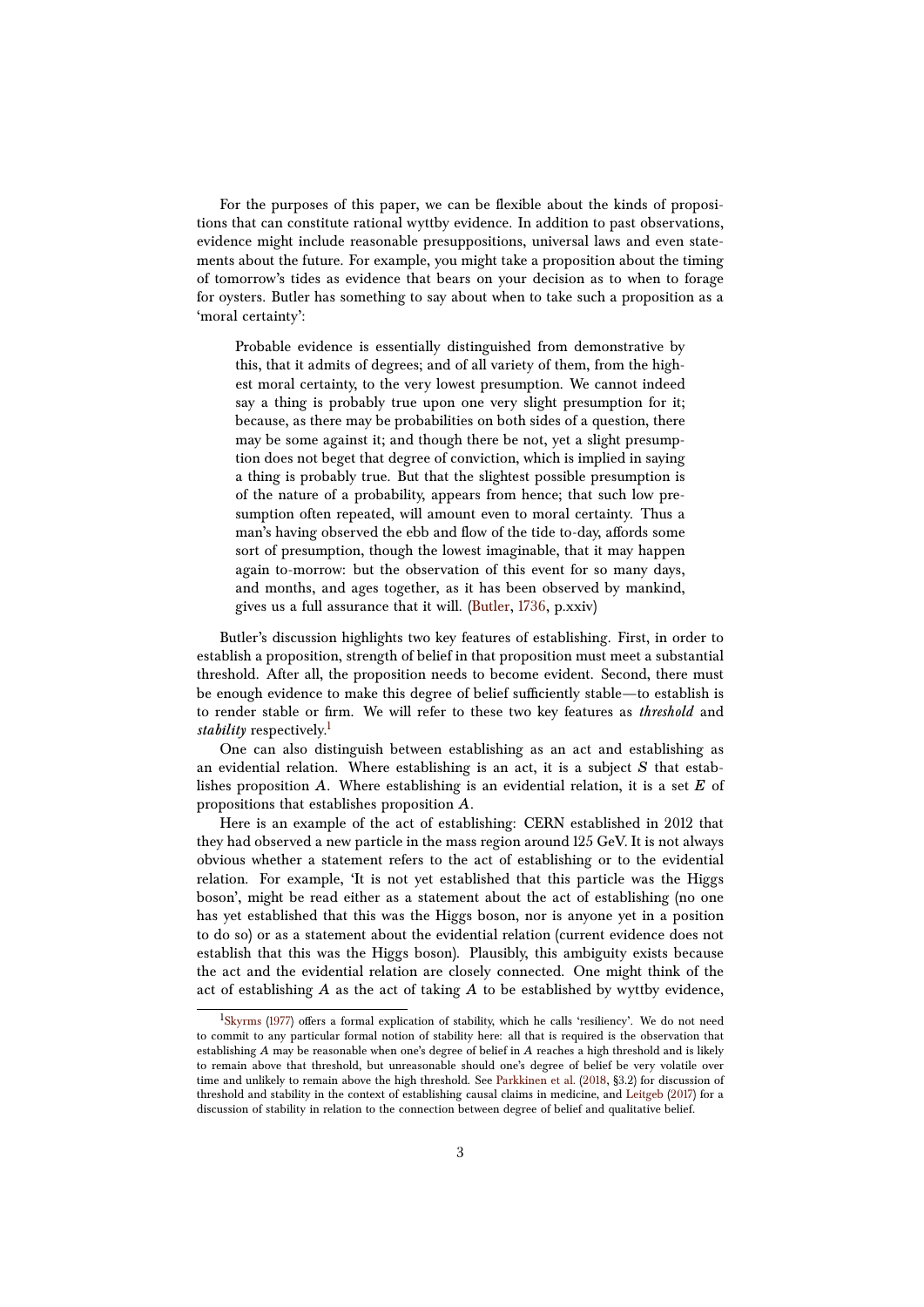in which case you are rational to establish *A* iff wyttby evidence establishes *A*. On the other hand, one might argue that  $E$  establishes  $A$  iff taking  $E$  as evidence puts you in a position to establish *A*.

Given the perspective on Bayesianism taken in this paper—using wyttby evidence as a guide to life—the act of establishing will be of primary interest.

Clearly, a contingent proposition cannot be established by evidence that has no bearing whatsoever on its truth. This platitude extends to the act of establishing, in virtue of the connection between the act and the evidential relation: it is not rationally permissible to establish a contingent proposition in the absence of evidence that bears on its truth. We will refer to this feature of establishing as *non-vacuity*. Non-vacuity does not imply that one cannot take any proposition as evidence for purely pragmatic reasons—merely that such a proposition cannot be said to be established by prior evidence. To assume that all evidence must be established by prior evidence would lead to a kind justificatory regress, and no such assumption will be made here. We will return to non-vacuity in [§4.](#page-5-0)

The final observation to make is that the act of establishing is fallible. For example, it is quite possible that although CERN established in 2012 that they had observed a new particle, as it turns out, they were mistaken. There are various ways in which such an act of establishing might fail. Perhaps, wyttby evidence *E* at that time did not, after all, establish the existence of the new particle. For example, perhaps CERN were irrational to take existence of the particle to be established by what they took to be their evidence because their statistical analysis was flawed. Or perhaps they were irrational to take *E* as evidence in the first place. Externalism about evidence opens up a further possibility: that CERN were rational to take *E* as evidence, but as a matter of fact *E* was erroneous and did not correspond to their evidence in the externalist sense, which did not establish existence. In which case, CERN were rational to establish existence from the practical Bayesian perspective, but not from the theoretical perspective. A proponent of a theoretical perspective might even deem the evidential relation of establishing to be factive. Then a fourth possibility arises: *E* qualifies as evidence in the externalist sense and strongly confirms the existence of the particle, but as a matter of fact the particle does not exist.

Given the practical perspective adopted here, we shall focus on the first of these four kinds of error. Assuming that it is rational to take wyttby evidence *E* as evidence, we shall ask when it is rational to establish a proposition *A* on the basis of *E*. In the next section we see that Bayesianism provides a precise answer to this question. In subsequent sections I argue that this answer imposes strong constraints on Bayesianism itself.

## **§3**

## **A decision-theoretic criterion**

<span id="page-3-0"></span>Since the act of establishing is an act, it falls under the remit of Bayesian decision theory. Bayesian decision theory says that you should choose, out of a range of acts, one that maximises expected utility. The probabilities used to calculate the expected utility of each act are your degrees of belief in relevant states of the world.

The first step is to determine the utility of each act in each state of the world. In the simplest case of establishing, there are two acts—establish *A*, don't establish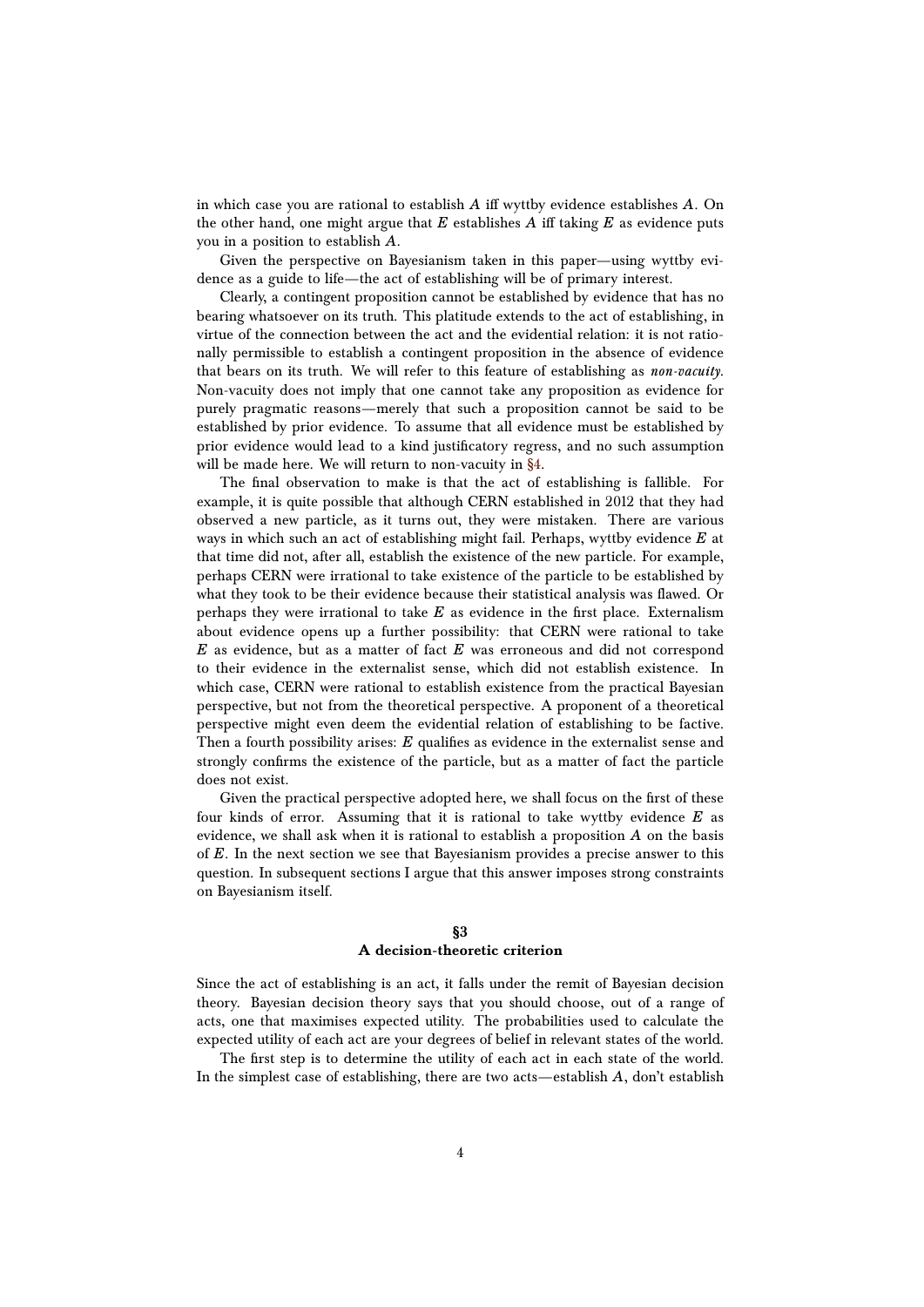$A$ —and the utility of each act depends on whether  $A$  is true or false:<sup>[2](#page-4-0)</sup>

| establish $A \mid s_A$       | $e_{\bar{A}}$ |
|------------------------------|---------------|
| don't establish $A \mid e_A$ |               |

Here *s<sup>A</sup>* is the utility of successfully establishing *A*, i.e., of establishing *A* when *A* is true; *e <sup>A</sup>* is the utility of erroneously failing to establish *A*, i.e., of not establishing *A* when *A* is true;  $s_{\overline{A}}$  is the utility of successfully not establishing *A*, i.e., of not establishing *A* when *A* is false; and  $e_{\bar{A}}$  is the utility of erroneously establishing *A*, i.e., of establishing *A* when *A* is false. It is important to keep in mind that the act of not establishing  $A$  is different to the act of establishing  $\overline{A}$ . Deciding, on the basis of wyttby evidence, not to establish the existence of a new particle in the mass region around 125 GeV is not the same as deciding to establish that there is no new particle in that mass region.

Bayesian decision theory says that you ought to establish *A* iff the expected utility of establishing *A* is greater than that of not establishing *A*:

$$
P(A)s_A + P(\bar{A})e_{\bar{A}} > P(A)e_A + P(\bar{A})s_{\bar{A}},
$$

where *P* is your personal probability function, which captures your rational degrees of belief. This condition is met just when

$$
P(A) > \frac{s_{\bar{A}}-e_{\bar{A}}}{(s_A-e_A)+(s_{\bar{A}}-e_{\bar{A}})},
$$

since  $P(\overline{A}) = 1 - P(A)$ . The right-hand side of this inequality defines a threshold above which *A* ought to be established. We shall denote this threshold by  $\tau_A$ .  $s_A$ *e <sup>A</sup>* is the advantage in establishing *A* when *A* is true; call this the 'true advantage'.  $s_{\bar{A}} - e_{\bar{A}}$  is the advantage in not establishing *A* when *A* is false; call this the 'false advantage'. Then,

$$
\tau_A = \frac{\text{false advantage}}{\text{true advantage} + \text{false advantage}}
$$

While Bayesian decision theory deems establishing *A* to be rationally required when  $P(A) > \tau_A$ , it deems establishing *A* to be rationally permissible when  $P(A) \ge$ *τ*<sub>*A*</sub>. If *P*(*A*) = *τ*<sub>*A*</sub>, not establishing *A* is also rationally permissible, as the two options have the same expected utility. If  $P(A) < \tau_A$ , establishing *A* is rationally impermissible.<sup>[3](#page-4-1)</sup> The criterion for establishing  $A$  can be expressed in terms of odds: you are rationally required to establish *A* iff your odds for *A* exceed the ratio of the false advantage to the true advantage.

In sum, the decision-theoretic aspects of Bayesianism impose a particular criterion for establishing *A*. Thus Bayesianism offers a precise guide to establishing,

<span id="page-4-0"></span> $^2{\rm In}$  more complicated decision problems, there may be more options, or the options may depend on more than just the truth of *A*. We focus here on the simplest case, set out in this section, for two reasons. Firstly because already the simplest case forces some interesting constraints on Bayesianism, as we will see in subsequent sections. Second, as is demonstrated in Appendix 1, the analysis presented here is robust under a natural complexification of the decision problem, in which establishing  $\bar{A}$  is also included as an extra option.

<span id="page-4-1"></span> ${}^{3}$ If the sum of the false advantage and the true advantage is zero, then the threshold is not well defined and the decision-theoretic account offers no guidance. For ease of exposition, we set this case aside in what follows.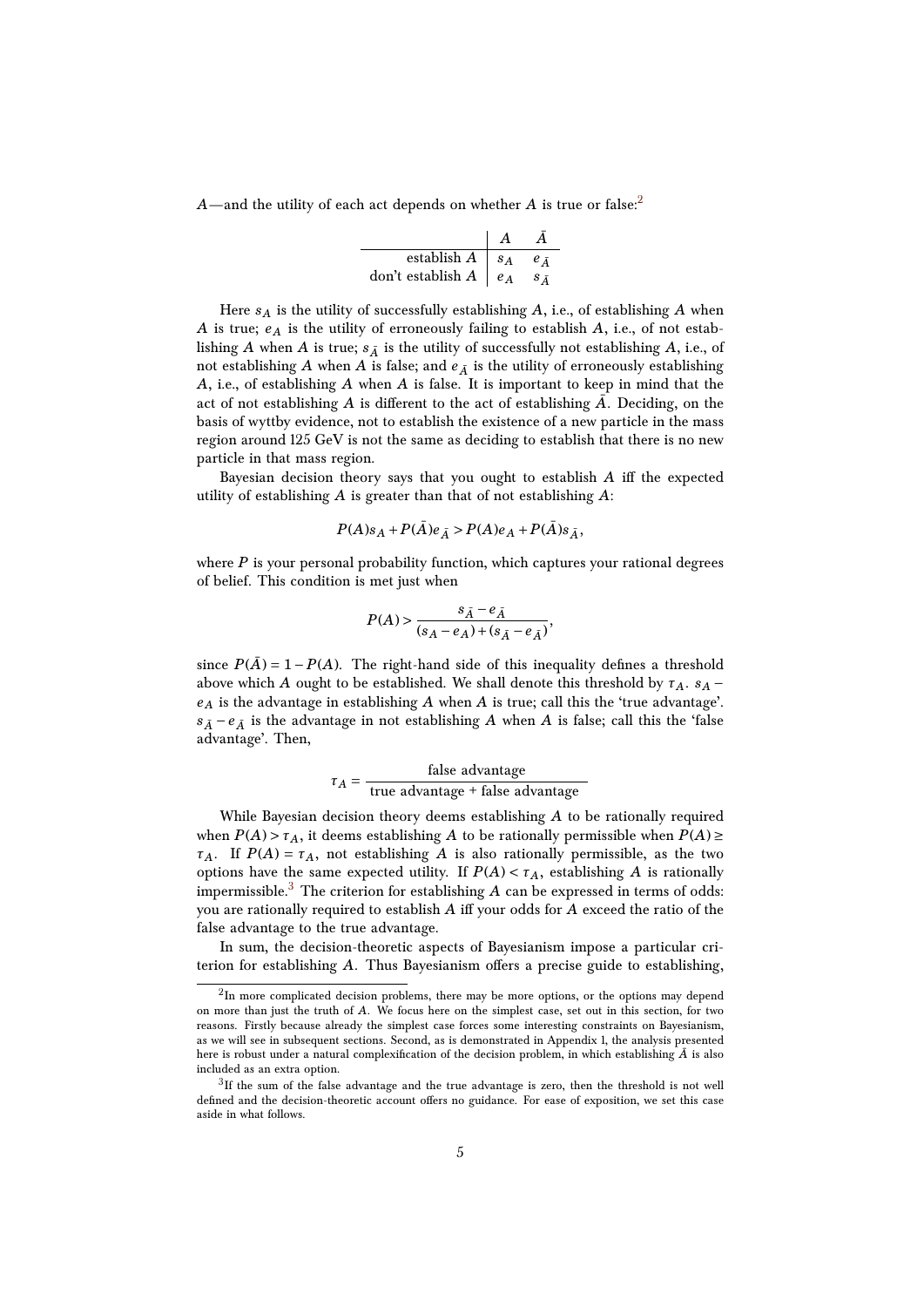and any violation of this decision rule would violate the norms of Bayesianism. Any more detailed Bayesian analysis of establishing must validate this decision rule, on pain of inconsistency.

# **§4 Subjective degrees of belief?**

<span id="page-5-0"></span>Most philosophical proponents of Bayesianism advocate a subjective version of Bayesianism, according to which it is rationally permissible to adopt any degree of belief in a contingent proposition *A*, in the absence of evidence that bears on the truth of *A*. Interestingly, the Bayesian account of establishing rules out subjective Bayesianism, as we shall see in this section.

In addition to norms on decision making, Bayesianism offers a guide to setting initial degrees of belief and to changing degrees of belief in the light of new evidence. With respect to the former task, norms can be divided into three kinds. Firstly, there is some structural norm, which provides constraints on the structure of degrees of belief. Standardly, this says that degrees of belief should be probabilities—representable by a probability function  $P_E$  defined over the domain of expressible propositions. Second, there are also evidential norms, which ensure that rational degrees of belief are appropriately constrained by evidence. For example:  $P_E(A) = 1$  if *E* logically implies *A*. Most Bayesians also maintain that degrees of belief should be calibrated to chances where available:  $P_E(A) = x$  if *E* says that the chance of  $A$  is  $x$ , as long as there is no other evidence in  $E$  that defeats this ascription of degree of belief; we will refer to this sort of evidential norm as a calibration norm. Another sort of evidential norm (a deference norm) requires, or at least permits, deference to an appropriate expert in the absence of other relevant evidence:  $P_E(A) = x$  if *E* says that some rational expert believes *A* to degree *x*, as long as there is no other evidence in *E* more pertinent to *A*. Third, there are equivocation norms, which ensure that rational degrees of belief are equivocal in the absence of evidence, but which are not endorsed by all Bayesians. For example:  $P_E(A) = 0$  or 1 only if forced by evidence or by the axioms of probability. Another sort of equivocation norm requires that  $P_E(A) = 1/2$  if there is no evidence that bears on the truth of *A*, where *A* is a contingent atomic proposition (this is a version of the principle of indifference). This norm is often generalised to require that *P<sup>E</sup>* be the probability function with maximum entropy from all those that satisfy structural and evidential norms (the maximum entropy principle). The adoption of an equivocation norm is a feature that distinguishes objective Bayesianism from subjective Bayesianism: these norms can substantially limit the scope for subjective choice with respect to initial degrees of belief.

Although subjective Bayesianism stops short of equivocation norms, it does impose strong constraints on changes to degrees of belief. The standard approach here is to take  $P_E(\cdot)$  to be a conditional probability function,  $P(\cdot|E)$ . Then, on new evidence *F* that is compatible with *E*, subjective Bayesians argue that your degree of belief in *A* should change from  $P_E(A) = P(A|E)$  to  $P_{EF}(A) = P(A|EF)$ (Bayesian conditionalisation). Thus the 'prior' probability function  $P(\cdot|\cdot)$  fully determines all 'posterior' degrees of belief. Some objective Bayesians advocate Bayesian conditionalisation (e.g., [Jaynes,](#page-18-8) [2003\)](#page-18-8) while others reject the identification of conditional beliefs with conditional probabilities and argue that degrees of belief should be updated by reapplying the maximum entropy principle to the new evidence [\(Williamson,](#page-19-2) [2010\)](#page-19-2). We will not need to decide between these approaches to updat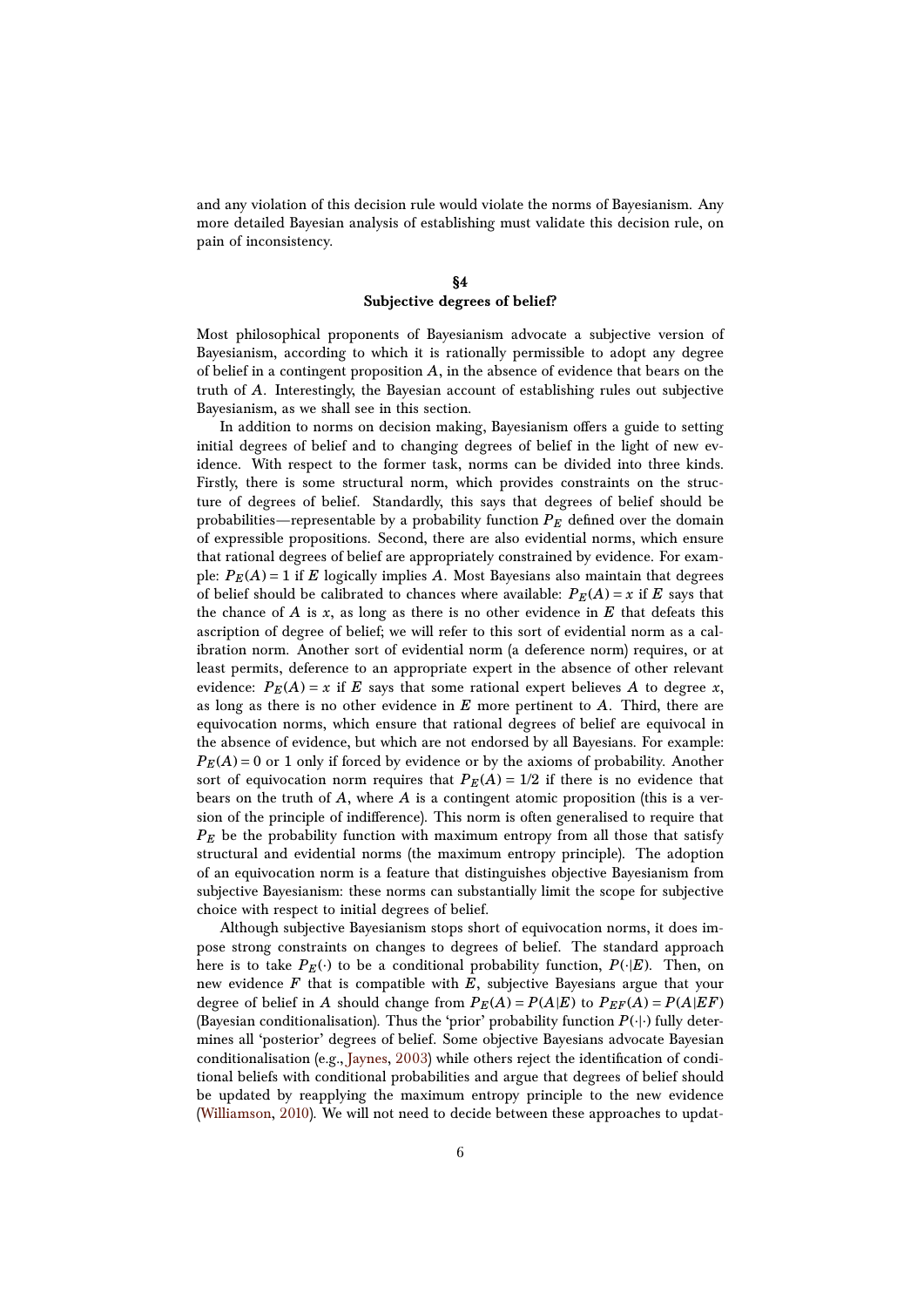ing here. We shall just note that on the former approach, the norm that requires calibration of degrees of belief to chances is called the 'principal principle'.

Having introduced the key norms of Bayesian epistemology, we shall now see that the Bayesian account of establishing requires some equivocation norm. Consider a simple example. Suppose *A* says that Angie has *Angiostrongylus* infection, that the threshold for establishing  $A$ ,  $\tau_A$ , is 0.9, and that there is no evidence available that bears on the truth of *A*. In the absence of such evidence, subjective Bayesianism would deem any degree of belief in *A* to be rationally permissible. In particular,  $P_E(A) = 0.91$  is rationally permissible. But if you do adopt this degree of belief then  $P_E(A) > \tau_A$  and you ought to establish *A* and treat it as evidence for other propositions, such as the proposition that Angie has meningitis; establishing *A* would also motivate particular treatment decisions. Clearly, however, it is not rationally permissible to take *A* as established in the total absence of evidence that bears on the truth of  $A$ : this is the platitude of non-vacuity, introduced in  $\S 2$ . Since subjectivism fails to validate this platitude, it fails to offer a viable account of establishing. Some normative constraint is required to ensure that  $P_E(A) < 0.9$ , that is, to ensure that this degree of belief is sufficiently equivocal in the absence of evidence that bears on the truth of *A*. This is an objective Bayesian constraint.

One might object to this argument as follows: here we cannot assume a total absence of evidence relevant to *A*, because the Bayesian decision-theoretic account of establishing presupposes a utility matrix and these utilities tell us something about preferences relating to *A*, so they provide evidence relevant to *A*. However, this objection misses the mark: the above argument does not assume a total absence of information pertaining to *A*, but rather an absence of evidence that bears on the truth of *A*. The utilities of establishing and of not establishing *A* do not provide evidence that *A* is true, nor evidence that *A* is false. Therefore, these utilities do not on their own provide grounds for establishing *A*. Grounds for establishing *A* must be grounds for taking *A* to be true: they must provide evidence *for A*, not merely evidence that concerns *A*. [4](#page-6-1)

## **§5 Subjective utilities?**

<span id="page-6-0"></span>So far, we have seen that a Bayesian account of establishing requires objective constraints on degrees of belief that force non-extreme values in the absence of evidence. This goes against the dominant philosophical view of Bayesianism, which is subjectivism. Another tenet that Bayesians hold dear is that utilities are subjective: although there are normative structural constraints on preferences or utilities, the preference relations or utility values themselves are personal, with any utilities that satisfy the structural norms being rationally permissible (see, e.g., [Savage,](#page-18-9) [1954\)](#page-18-9).

<span id="page-6-1"></span><sup>&</sup>lt;sup>4</sup>These considerations point to another potential disanalogy between believing (in the qualitative sense, rather than the quantitative, Bayesian sense) and establishing. Some suggest that utilities alone can provide grounds for qualitative belief—e.g., Pascal put forward his famous wager to argue for believing that God exists, purely on the basis of a comparison of the utilities of believing and of not believing. In contrast, it is not plausible to suggest that utilities alone can provide grounds for establishing. In particular, one cannot rationally establish that God exists in the absence of evidence that bears on the truth of whether God exists. That this is so can be seen by appealing to the connection between the act of establishing and the corresponding evidential relation: to establish a proposition is to imply that the proposition is true, so far as one can tell from the evidence. Since evidence that does not bear on the truth of God's existence does not establish God's existence, it is rationally impermissible to establish God's existence without evidence that bears on the truth of God's existence.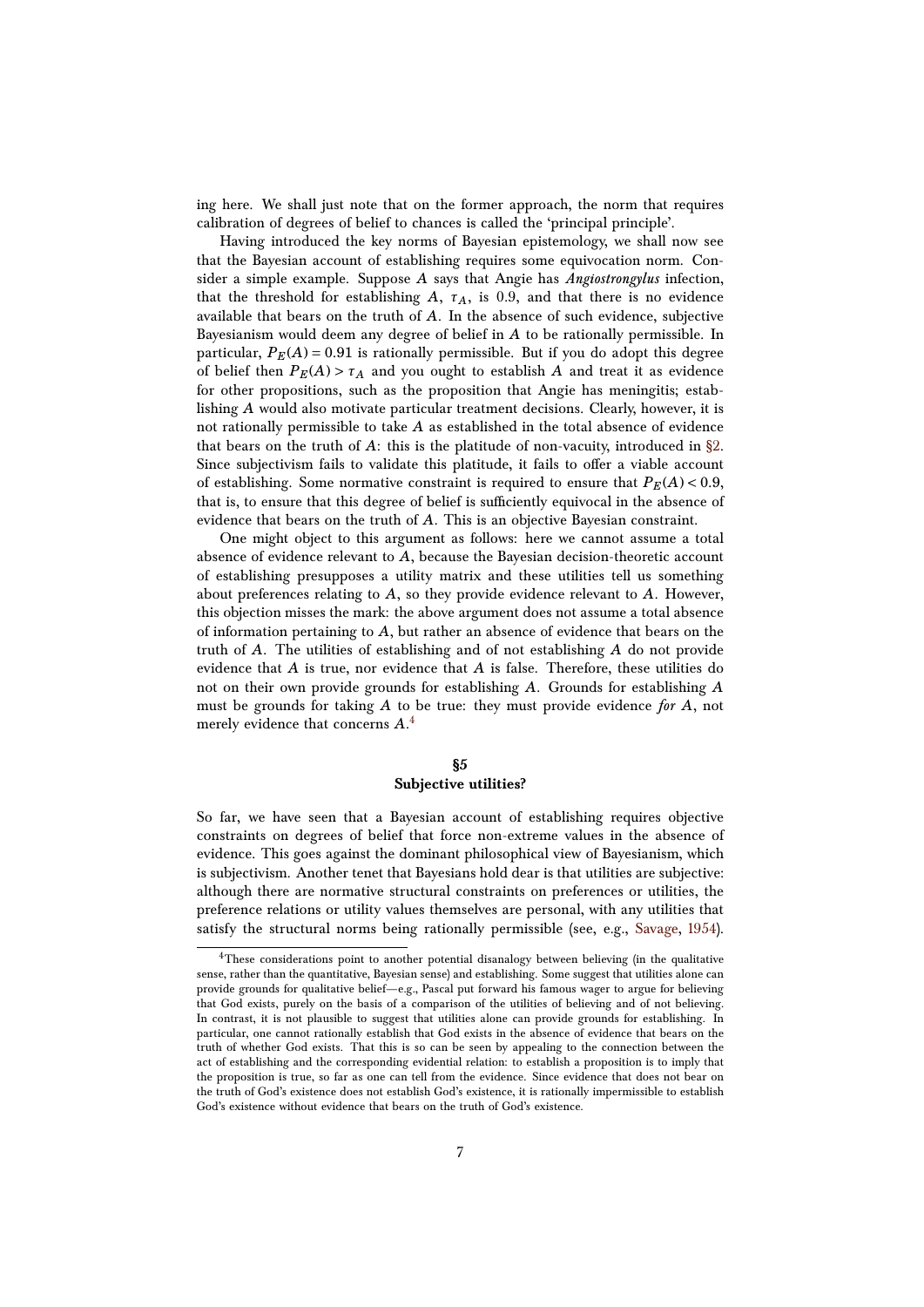We will see in this section that the Bayesian account of establishing challenges this tenet too.

Consider a possible subjective utility matrix (relating, as usual, to a contingent atomic proposition *A*):

| establish A       | 10    |  |
|-------------------|-------|--|
| don't establish A | $-10$ |  |

Here, the false advantage is 5 and the true advantage is 20, so the threshold for establishing is  $5/25$ ,  $\tau_A = 0.2$ . Suppose again that you have no evidence that bears on the truth of *A*. In such a case, any Bayesian—subjective or objective—will deem  $P_E(A) = 0.5$  to be rationally permissible. But such a value passes the threshold for establishing, so, if you do have this degree of belief, a Bayesian account of establishing requires that you establish *A*, adding it to your evidence and fully believing it thereafter. This cannot be right: by non-vacuity, it is not rationally permissible to establish a proposition in the total absence of evidence that bears on the truth of that proposition. Thus the above utility matrix is pathological, leading to irrationality, and must be deemed rationally impermissible.

In order to avoid this problem, we clearly need a higher threshold for establishing: the threshold will need to be greater than  $\frac{1}{2}$ , at the very least. Now,  $\tau_A > \frac{1}{2}$ just when  $s_{\bar{A}} - e_{\bar{A}} > s_A - e_A$ , i.e., just when

## false advantage > true advantage.

To be viable, then, a Bayesian account of establishing needs to impose this normative constraint on utilities.

This is perhaps surprising, because there does not seem to be anything wrong with the above utility matrix from a subjective point of view: it simply represents the utilities of someone who sees more advantage in establishing *A* when it is true than in not establishing *A* when it is false. Indeed, it is not the Bayesian connection between degrees of belief and decisions that renders this utility matrix impermissible. Its impermissibility only comes to light when the act of establishing enters the mix: Bayesianism concerns evidence as well as degree of belief and decision making, and it turns out that this further normative constraint is required if Bayesianism is to accommodate the non-vacuity of establishing.

Although it might be surprising that there is the need for such a normative constraint, the constraint itself is descriptively quite plausible. First, it is plausible that  $e_{\bar{A}}$  is much less than  $e_{A}$ : it is normally much worse to take a false proposition as evidence than not to take a true proposition as evidence. Taking a false proposition as evidence removes it from contention and enables it to be used as evidence for other propositions, with the potential to lead to many more erroneous inferences. On the other hand, failing to take a true proposition as evidence has only a mild impact on the intellectual economy: some time and effort may be spent in keeping it under scrutiny and evaluating its probability, and one may miss out on some sound inferences while it is being evaluated. Second, it is often plausible that  $s_{\overline{A}}$  is of similar magnitude to  $s_A$ . Establishing A when true is good for the intellectual economy because resources need no longer be devoted to its evaluation and because it offers opportunities for new sound inferences. On the other hand, keeping *A* under scrutiny when it is false is good because it leaves open the possibility that  $\overline{A}$  might be established in the future, and in the meantime, inferences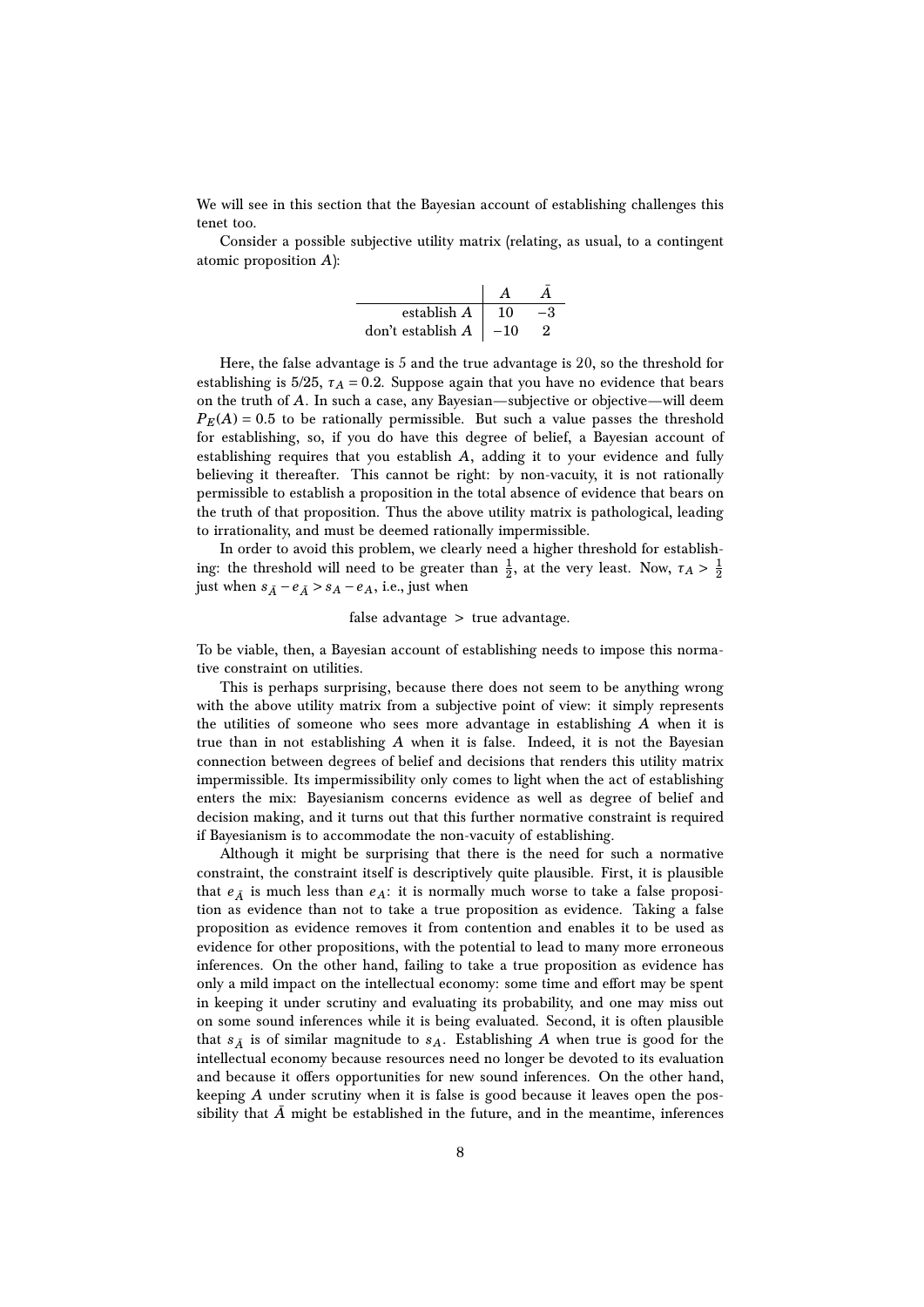will be based on proper assessment of its probability. If, indeed,  $e_{\bar{A}}$  is much less than  $e_A$  but  $s_{\overline{A}}$  is of similar magnitude to  $s_A$ , then the false advantage will exceed the true advantage, as the normative constraint on utilities requires.

The upshot is that a Bayesian account of establishing requires non-structural constraints on utilities. One can provide a general argument for this conclusion as follows. Suppose for reductio that there are no non-structural constraints on utilities. Consider a case in which there is no evidence that bears on the truth of *A*. Since by assumption there are no non-structural constraints on utilities, it is rationally permissible to have a utility matrix for establishing *A* that is the same as the utility matrix for  $\bar{A}$ , and in which the false advantage is no greater than the true advantage. In which case, the threshold *τ<sup>A</sup>* for establishing *A* and the threshold  $\tau_{\bar{A}}$  for establishing  $\bar{A}$  are both no greater than  $\frac{1}{2}$ . Now, one of  $P(A)$  and  $P(\bar{A}) = 1 - P(A)$  must be  $\frac{1}{2}$  or greater. Hence it is deemed permissible to establish at least one of  $A, \overline{A}$ . But this contradicts non-vacuity. Therefore, there must be non-structural constraints on utilities after all.<sup>[5](#page-8-1)</sup>

Suppose, then, that the false advantage is some multiple of the true advantage,  $s_{\bar{A}} - e_{\bar{A}} = x(s_A - e_A)$  where  $x > 1$ . Then

$$
\tau_A = \frac{x}{x+1}.
$$

The following table provides examples of thresholds for establishing that correspond to various possible values of *x*:

| $x$ | $\tau_A$ |
|-----|----------|
| 1.5 | 0.6      |
| 2   | 2/3      |
| 3   | 0.75     |
| 9   | 0.9      |
| 19  | 0.95     |
| 99  | 0.99     |

## **§6 Stability and deference**

#### <span id="page-8-2"></span><span id="page-8-0"></span>**§6.1. The deference problem**

We have seen that both probabilities and utilities require objective constraints if Bayesianism is to provide a viable account of the act of establishing. In this section we will investigate a rather different question. We observed in  $\S2$  that establishing requires stability of belief in addition to threshold belief. On the Bayesian account, however, the decision to establish *A* seems to depend only on whether the degree of belief in *A* meets a threshold  $(\tau_A,$  defined in [§3\)](#page-3-0). The question then arises as to whether the Bayesian account of establishing can adequately accommodate the need for stability of degree of belief.

Consider an example. Suppose that nothing in evidence *E* bears on the truth of whether Angie has *Angiostrongylus* infection (proposition *A*), and your threshold for establishing *A* is 2/3. Suppose, next, proposition *Y*: a doctor says that she believes *A* to degree 0.67. Let us assume for the moment that it is rationally permissible to

<span id="page-8-1"></span> $^5$ Appendix  $2$  shows that this argument also goes through when establishing  $\bar{A}$  is included alongside establishing *A* as an explicit option in the decision problem.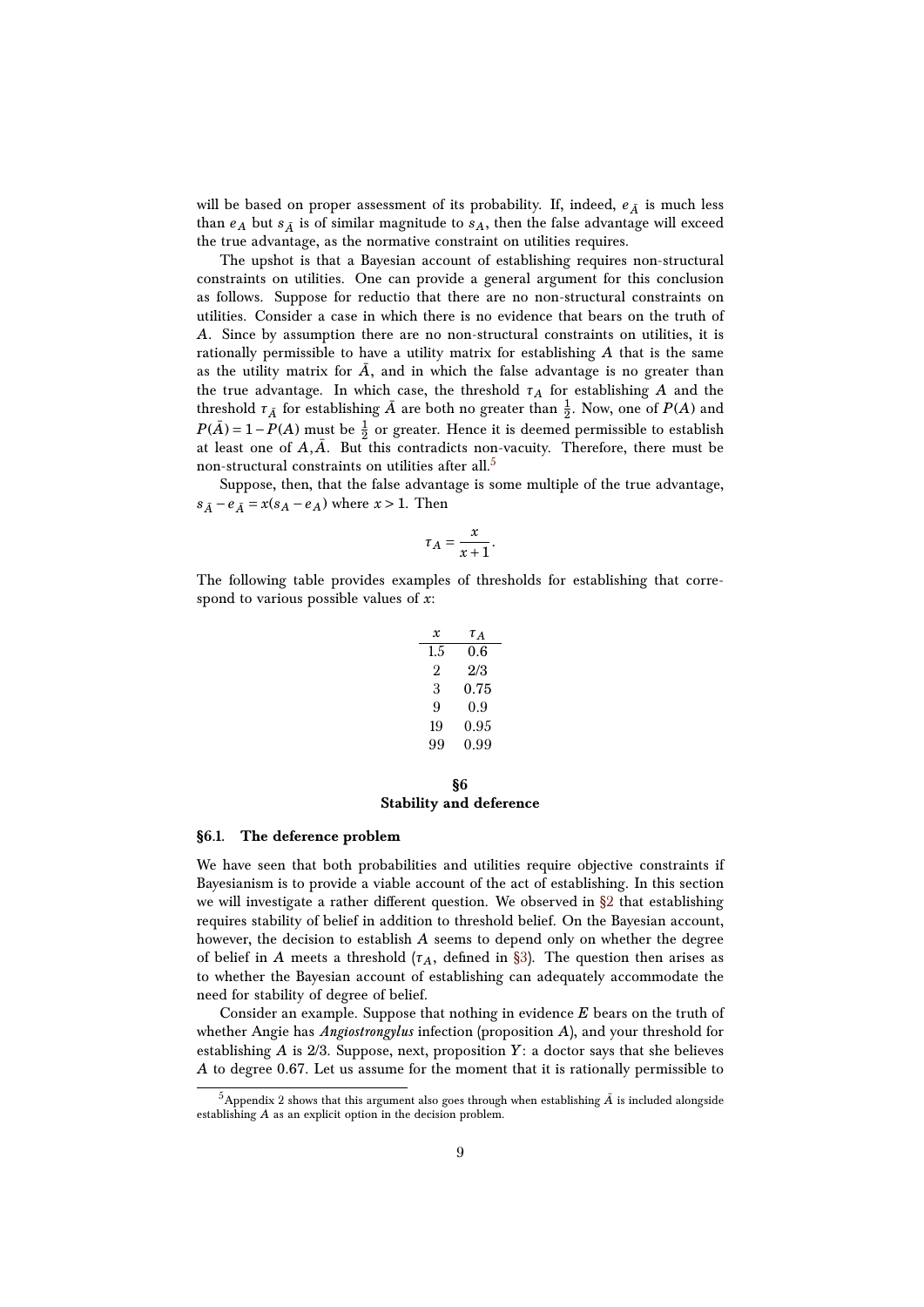defer to the expert and calibrate your own degree of belief to hers, and you do so, setting  $P_{YE}(A) = 0.67$ . The Bayesian account then says that you ought to establish *A*. This is problematic if your degree of belief in *A* is likely to be volatile in the light of further evidence.

Your degree of belief in *A* might be volatile where the doctor's evidence, although more extensive than your own, is nevertheless somewhat limited—e.g., where new test results are due which are likely to lead to substantial changes to her degree of belief, and thus to your own degree of belief should you continue to defer to her. Alternatively, it may be the case that the doctor's expertise, although greater than your own, is nevertheless rather limited, and that you will shortly defer to a consultant who is more of a specialist in the area and who will be providing an opinion in due course. Either way, if it is likely that your degree of belief will change, then there is a significant chance that it will soon fall below the threshold for establishing *A*.

In such a scenario, the Bayesian account has it that you are in a position now to establish *A* but there is a substantial chance that shortly you should not take *A* to be established. This is problematic because it conflicts with the stability condition for establishing: when you establish a proposition you add it to your stock of evidence and, while establishing is fallible, you would not expect to revisit that proposition and revoke its status as evidence, at least in the short term. To say 'we have established the existence of a new particle but we are not confident that we will take it to be established tomorrow' is little short of Moore-paradoxical.<sup>[6](#page-9-0)</sup> The ideal that, once established, a proposition remains in the evidence base is a fundamental Bayesian presupposition, underlying the use of Bayesian conditionalisation to update degrees of belief in the light of new evidence, for example. In order to conditionalise, the evidence base can only grow—Bayesian conditionalisation says nothing about what to do if some item of evidence is revoked; it only offers a guide to life when evidence is stable.

This problem for the Bayesian account of establishing arose because we assumed that it is rationally permissible to defer unequivocally to the degrees of belief of an expert, even when those degrees of belief are based on limited evidence or where the expertise itself is limited (as is invariably the case in practice). To avoid the problem, then, we must avoid this assumption, in the hope of developing a version of Bayesianism in which stability of degree of belief is required for a degree belief to surpass a threshold for establishing. Only if such a version of Bayesianism is possible will the Bayesian account of establishing capture the requirement of stability of degree of belief in addition to that of threshold degree of belief.

Thus, Bayesianism needs what might be called 'discounted deference': a principled way of ensuring that it is not normally permissible to defer fully to an expert's degree of belief, but that it is nevertheless rational to be influenced to some extent by that degree of belief. What is needed is a compromise between a wholesale adoption of the doctor's degree of belief, 0.67, and being fully equivocal, represented by degree of belief 0.5, which one might adopt if there is no evidence at all that bears on the truth of *A* (in particular, if there is no evidence of the base rate of *Angiostrongylus* infection). The need for this compromise could be motivated by the thought that one should not defer fully to anything but chance.

<span id="page-9-0"></span><sup>6</sup>This paradox is not the preface paradox: it may be reasonable to say that we are confident that *some* proposition we have established will be revoked in due course, even though it would not be reasonable to say of any particular established proposition that we have substantial confidence that it will be revoked.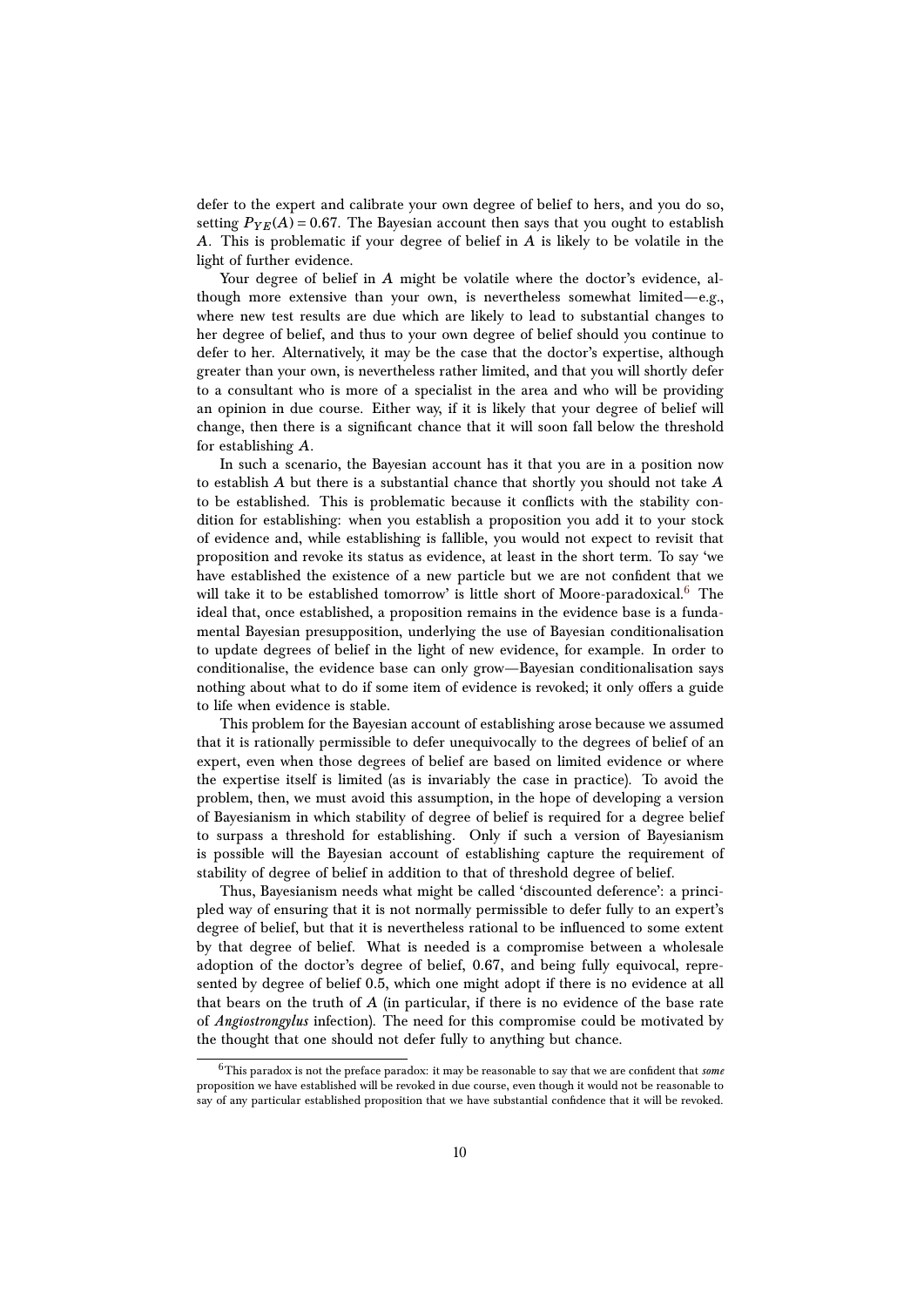Bayesians who identify conditional beliefs with conditional probabilities might attempt to accommodate discounted deference by applying the theorem of total probability. Where *Y* says that the expert believes *A* to degree 0.67 and  $X_x$  says that the chance of *A* is *x*,

$$
P(A|YE) = \int_{x} P(A|YX_xE)P(X_x|YE) dx
$$

Now, the truth of *A* is already determined, so its chance is 0 or 1. Hence,

$$
P(A|YE) = 0 \cdot P(X_0|YE) + 1 \cdot P(X_1|YE)
$$
  
= 
$$
P(X_1|YE)
$$
  
= 
$$
P(A|YE)
$$

So the theorem of total probability offers no substantive constraint in this case.

The theorem of total probability offers no help even if *A* is a proposition whose chance is not 0 or 1. In this case,

$$
P(A|YE) = \int_x P(A|YX_xE)P(X_x|YE) dx
$$
  
= 
$$
\int_x xP(X_x|YE) dx
$$

because the principal principle implies that  $P(A|Y X_x E) = x$ . Thus to apply the theorem of total probability here, one needs to specify the values  $P(X_x|YE)$  for all  $x \in [0,1]$ . This distribution can be thought of as a representation of the perceived reliability of the expert. There are two problems with this proposal. First, specifying all these values is a big ask of the deliberating agent. If Bayesianism is to be a practical guide to life, it would be better not to have to specify all these values. Second, there is no guarantee that this proposal will lead to discounted deference. If there is no evidence of the expert's reliability, the probabilities  $P(X_x|YE)$  are not constrained by any evidential norm. According to subjective Bayesianism, any values for these probabilities are rationally permissible. Thus on a subjective Bayesian account there is no guarantee that  $P(A|YE)$  takes a value between 0.5 and 0.67. Without such a guarantee, non-vacuity would still be violated: it would be deemed rationally permissible to establish *A* in the absence of evidence that bears on the truth of *A*. On an objective Bayesian account, on the other hand, one would need to specify some equivocal distribution on the unit interval to specify  $P(X_x|YE)$ . Now, determining an equivocal distribution over a continuous domain is problematic at the best of times (see, e.g., [Keynes,](#page-18-10) [1921\)](#page-18-10), but in this case the task is harder still because that equivocal distribution needs to embody some default assumption of reliability of the expert. Just specifying a uniform distribution on the unit interval will yield a value of 0.5 for *P*(*A*|*Y E*), which fails to accommodate the fact that it is rationally permissible to be influenced to some positive degree by a competent expert. Arguably, one should give more credence to the claim that the chance of *A* is within an interval around 0.67 than to the claim that it is in an interval of the same size around 0.33, say, on the basis of *Y*. But if, as is plausible, the reliability distribution  $P(X_x|YE)$  is symmetric around 0.67, then  $P(A|YE)$  will take the value 0.67, which constitutes wholesale deference rather than discounted deference. Therefore, on either a subjective or an objective version of Bayesianism, an appeal to the theorem of total probability fails to offer an account of discounted deference that overcomes the problem of stability.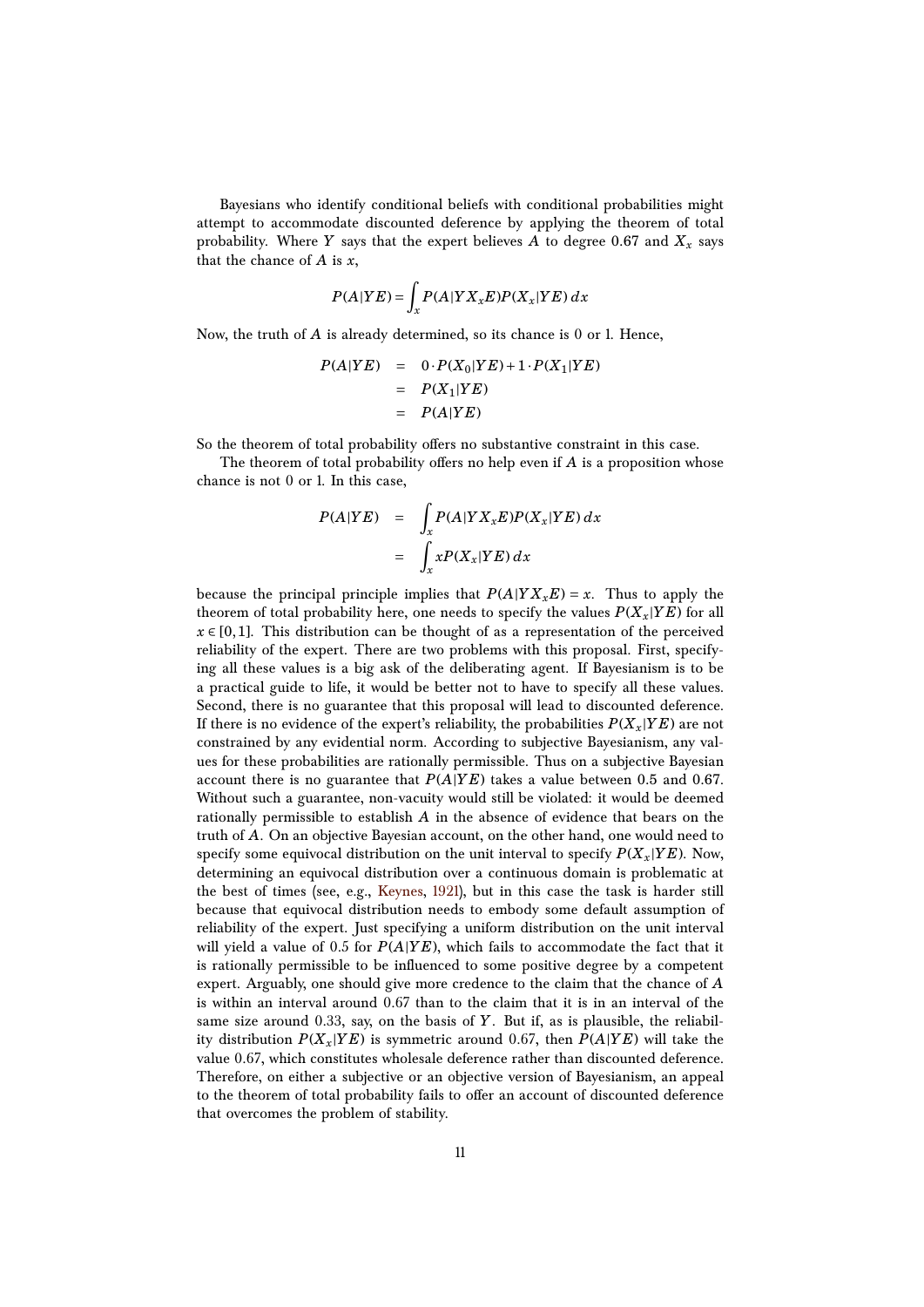There is, however, another option for developing an account of discounted deference. The approach taken here is to treat the problem of discounted deference as analogous to the problem of determining inductive probabilities and to modify a solution to the inductive problem that was developed in [Williamson](#page-19-3) [\(2013\)](#page-19-3) and [Williamson](#page-19-4) [\(2017,](#page-19-4) Chapter 7) so that it can solve the problem of discounted deference. First, in [§6.2,](#page-11-0) I introduce the inductive problem and the proposed solution; then in [§6.3](#page-12-0) I apply this solution to the deference problem.

#### <span id="page-11-0"></span>**§6.2. Determining inductive probabilities**

The problem of determining inductive probabilities can be understood as follows. A calibration norm such as the principal principle says that one should defer wholesale to chances, where these chances are available. In practice, however, we only have imperfect evidence of chances, usually provided by taking a finite sample and finding a proportion in that sample. Thus, to estimate the chance that Angie has *Angiostrongylus* infection, one might consider the proportion of patients that have *Angiostrongylus* infection in a sample of patients whose relevant characteristics are similar to Angie's. Unless that sample is very large, one should not defer wholesale to the sample proportion. If the sample proportion is 0.67, for example, it would be appropriate to adopt a degree of belief in *A* that is somewhere between 0.5 and 0.67, in absence of any other evidence that bears on the truth of *A*. The inductive problem is the problem of determining exactly which value or values in this range are appropriate.

The larger the sample size, the greater the influence of the sample proportion. Perhaps at some point, the sample is so large that one is prepared to grant that the sample proportion is an accurate estimate of the chance and fully defer to it via the calibration norm. But in other situations, one is not prepared to grant this. In these other situations, one can use an interval estimate instead of a point estimate: one might be prepared to grant that the chance is within some interval around the sample proportion, even though one is not prepared to grant that the chance is equal to the sample proportion. Confidence interval estimation methods are standardly used to determine an interval estimate of a chance. The confidence level will depend on the benefit of correctly estimating the chance and the cost of incorrectly estimating the chance; I argue in [Williamson](#page-19-4) [\(2017,](#page-19-4) Chapter 7) that Bayesian decision theory can in principle be applied to choose the confidence level. Note that the confidence level can be, and usually is, chosen in advance of collecting the sample: one makes a commitment to grant that the chance is in the confidence interval determined by the sample and the chosen confidence level, and that confidence interval is the smallest interval for which one is prepared to grant this. Thus one commits to a confidence level, and subsequently the sample yields a sample proportion and one takes the chance to be within the corresponding confidence interval.

Suppose, then, that  $W_w$  says that a sample proportion pertinent to  $A$  is  $w$  and suppose that other evidence  $E$  does not bear on  $A$ . Let  $I$  be the smallest closed interval for which you are prepared to grant that the chance is in that interval.<sup>[7](#page-11-1)</sup> After sampling you thus establish that the chance of *A* is in interval *I*; we denote this established proposition by  $X_I$ . Your new evidence is  $E' = X_I W_w E$ . The principal principle then forces your new degree of belief to lie in the interval *I*,  $P_{E'}(A) \in I$ .

<span id="page-11-1"></span> $7$ There is always some such interval, because you should be prepared to grant that the chance is at least within the unit interval.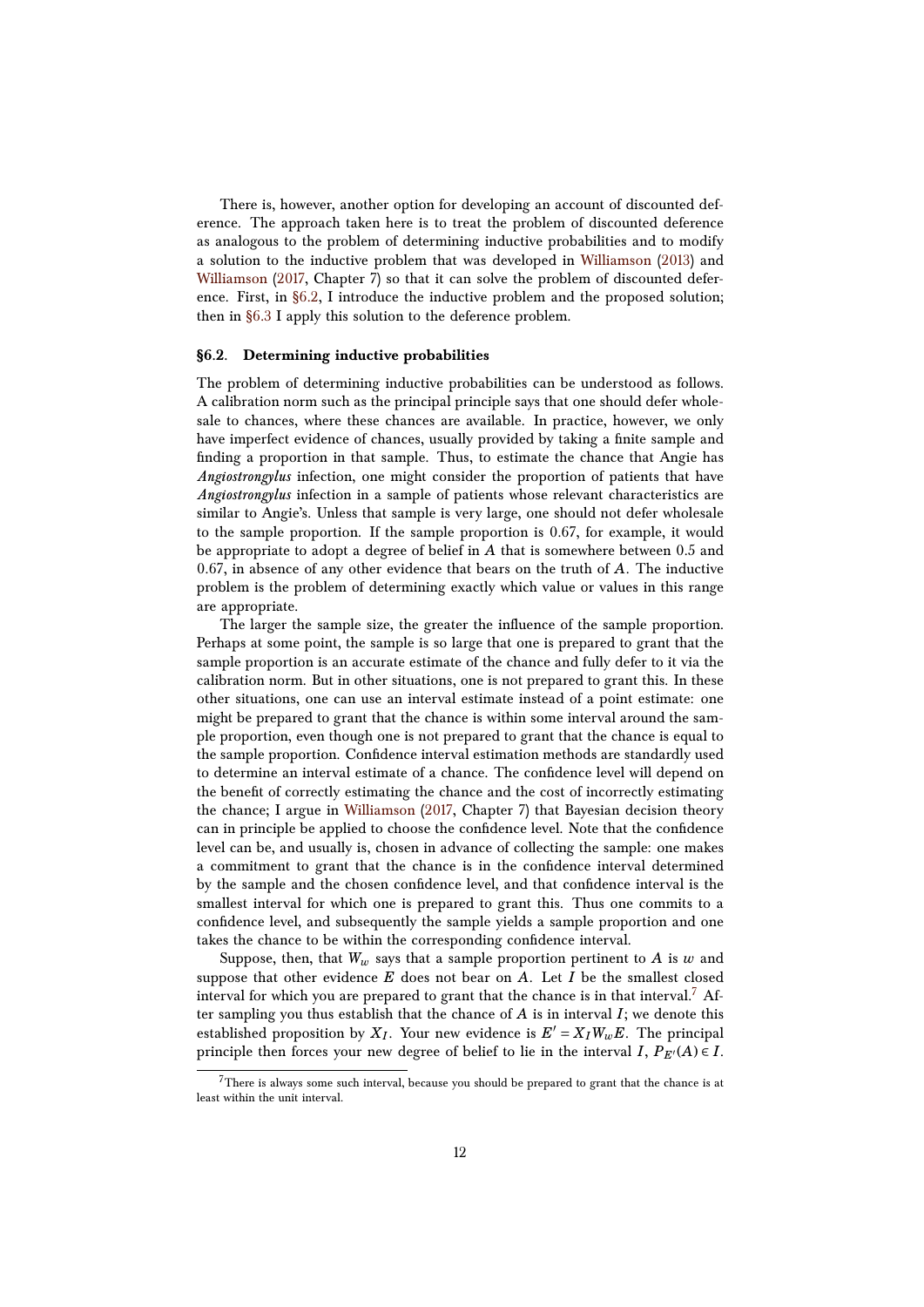This can be seen as follows:

$$
P(A|X_I W_w E) = \int_{x \in [0,1]} P(A|X_I W_w X_x E) P(X_x | X_I W_w E) dx
$$
  
= 
$$
\int_{x \in I} x P(X_x | X_I W_w E) dx
$$

which is in *I* since  $P(X_x|X_I W_w E) \in [0,1]$  and  $\int_{x \in I} P(X_x|X_I W_w E) dx = 1$ . Finally, if, as argued in [§4,](#page-5-0) an equivocation norm is in force, then  $P_{E'}(A)$  must take some sufficiently equivocal value within the interval  $I$ , that is, a value in  $I$  near 0.5. (The maximum entropy principle, for example, would, in the absence of other evidence, choose the value in  $I$  that is closest to  $0.5$ .) This procedure is depicted as follows:

0  
\n0.5  
\n
$$
\uparrow
$$
  
\n
$$
P_E(A)
$$
\n
$$
P_{E'}(A)
$$
\n
$$
I
$$

Here  $P_E(A) = 0.5$ , since, it is supposed, *E* contains no evidence that bears on the truth of  $A$ .  $E'$  constrains your degree of belief in  $A$  to lie in the interval  $I$ around the sample proportion  $w$ , and the most equivocal value—the lower end of the interval—is the only appropriate value for  $P_{E'}(A)$  according to the maximum entropy principle.<sup>[8](#page-12-1)</sup> Only if  $P_{E'}(A) > \tau_A$  will it be appropriate to establish *A*. This requires two things: that  $w > \tau_A$  and that *I* is small enough that the lower end of the interval *I* exceeds the threshold  $\tau_A$ . This second condition will be met only if the confidence interval is sufficiently small:



Since it is established that the chance of *A* is in the interval *I*, future degrees of belief in *A* can be expected to remain in this interval: in that sense, they are stable. Thus we see that, in the inductive case, *A* is established only if the threshold is met and there is sufficient stability of degrees of belief.

## <span id="page-12-0"></span>**§6.3. A deference principle**

Having seen how the stability requirement can be accommodated in the context of the problem of determining inductive probabilities, we shall now see that this kind of approach can be applied to the analogous problem of discounted deference. This will allow us to alleviate the concern about stability raised in [§6.1.](#page-8-2)

First we consider a principle governing wholesale deference that is analogous to a calibration norm such as the principal principle. Let  $Z_z$  say that a fully competent

<span id="page-12-1"></span> ${}^{8}$ It is important to emphasise that  $P_{E'}(A)$  is a rational degree of belief, *not* an estimate of the chance of *A*. *w* remains the best point estimate of the chance of *A*, but since this point estimate is a real number, one should not give any positive credence to the proposition that the chance of *A* coincides precisely with *w*. If all one is prepared to grant is that the chance is in the interval *I*, then the principal principle *only* requires that one's degree of belief should lie within that interval. The reasons for choosing an equivocal value (a value close to 0.5) from within that interval are non-evidential [\(Williamson,](#page-19-5) [2018\)](#page-19-5).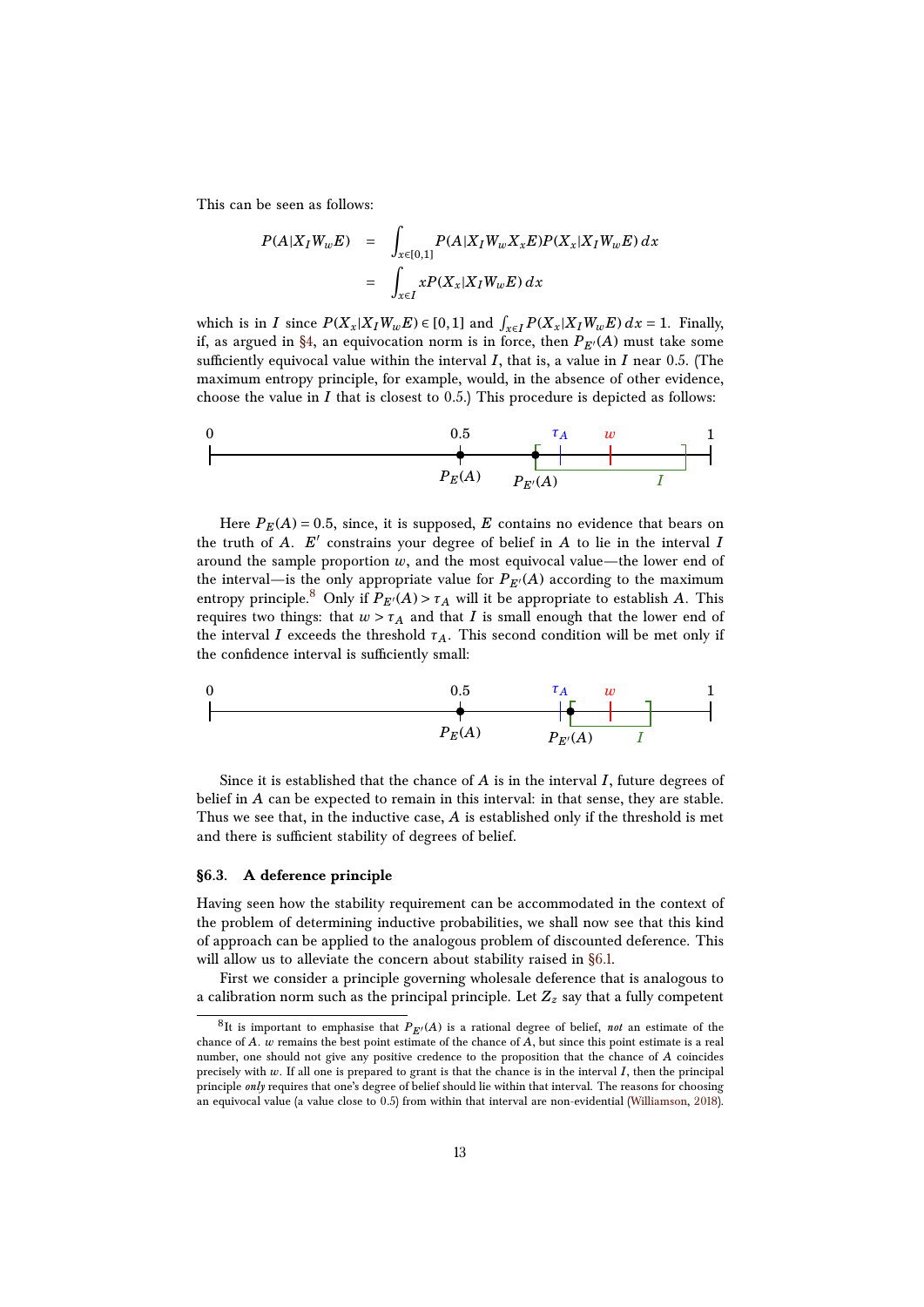and rational expert, with ideal evidence of *A*, ought to believe *A* to some degree *z*. Then, a deference principle that is analogous to a calibration norm would force  $P_{Z,E}(A) = z$ , as long as there is no evidence in *E* that overrides this ascription of degree of belief. Here, 'ideal evidence' can be taken to consist of all the evidence one would collect if the cost of evidence gathering were no object. (Ideal evidence cannot be construed as all matters of fact up to the present time, because these facts would include *A* or *A* and the deference principle would trivialise.)

In practice, one is presented not with  $Z_z$ , but  $Y_y$ , the proposition that the actual expert's degree of belief is *y*. Nevertheless, as in the case of calibration to chance, one might be prepared to infer something about the ideal value *z* from the actual expert's degree of belief  $\gamma$ . Consider the smallest closed interval *I* for which one is rational to establish  $Z_I$  on the basis of  $Y_\nu E$ . (Trivially, one is at least rational to establish  $Z_{[0,1]}$  on the basis of  $Y_yE$ .) Letting  $E' = Z_I Y_yE$  and applying the idealised deference principle, we have that  $P_{E'}(A) \in I$ , just as in the analogous case of the principal principle, considered above. Applying an equivocation norm,  $P_{E'}(A)$  will be a value in  $I$  near  $0.5$ —the value closest to  $0.5$ , according to the maximum entropy principle. This yields an account of discounted deference that is closely analogous to the account of induction presented above:



Only if  $P_{E'}(A) > \tau_A$  will it be appropriate to establish *A*:

0  
\n0.5  
\n
$$
T_A
$$
\n
$$
y
$$
\n1  
\n
$$
P_E(A)
$$
\n
$$
P_{E'}(A)
$$
\n
$$
I
$$

This requires both that  $y > \tau_A$  and that *I* is sufficiently small. A small interval *I* corresponds to a narrow range of values for the degree of belief *z* of a fully competent and rational expert with ideal evidence of *A*. Since this ideal degree of belief is the value to which one's own degree of belief should defer and it is established that  $z$  is in the narrow interval  $I$ , the expectation is that one's own degrees of belief will remain in this small interval. This is an expectation of stability of degree of belief. Thus this approach overcomes the problem posed in [§6.1:](#page-8-2) both stability and threshold are features of establishing.

Two questions face this new account of discounted deference. First, how do we calculate *I*? In the case of determining inductive probabilities, confidence interval methods were natural, but here there is no obvious off-the-shelf statistical method. One possible approach is to think of the doctor's expertise as distilling experience of previous patients—both her own experience and the experience passed on to her through her training—and to think of her credence as a sample proportion based on this sample of previous patients. If one can quantify the expertise of the doctor by identifying some number *n* such that one would view a sample of size *n* as equally informative about *A* as the expert's degree of belief, one can then exploit the analogy between discounted deference and the problem of determining inductive probabilities and one can use confidence interval methods to choose *I*.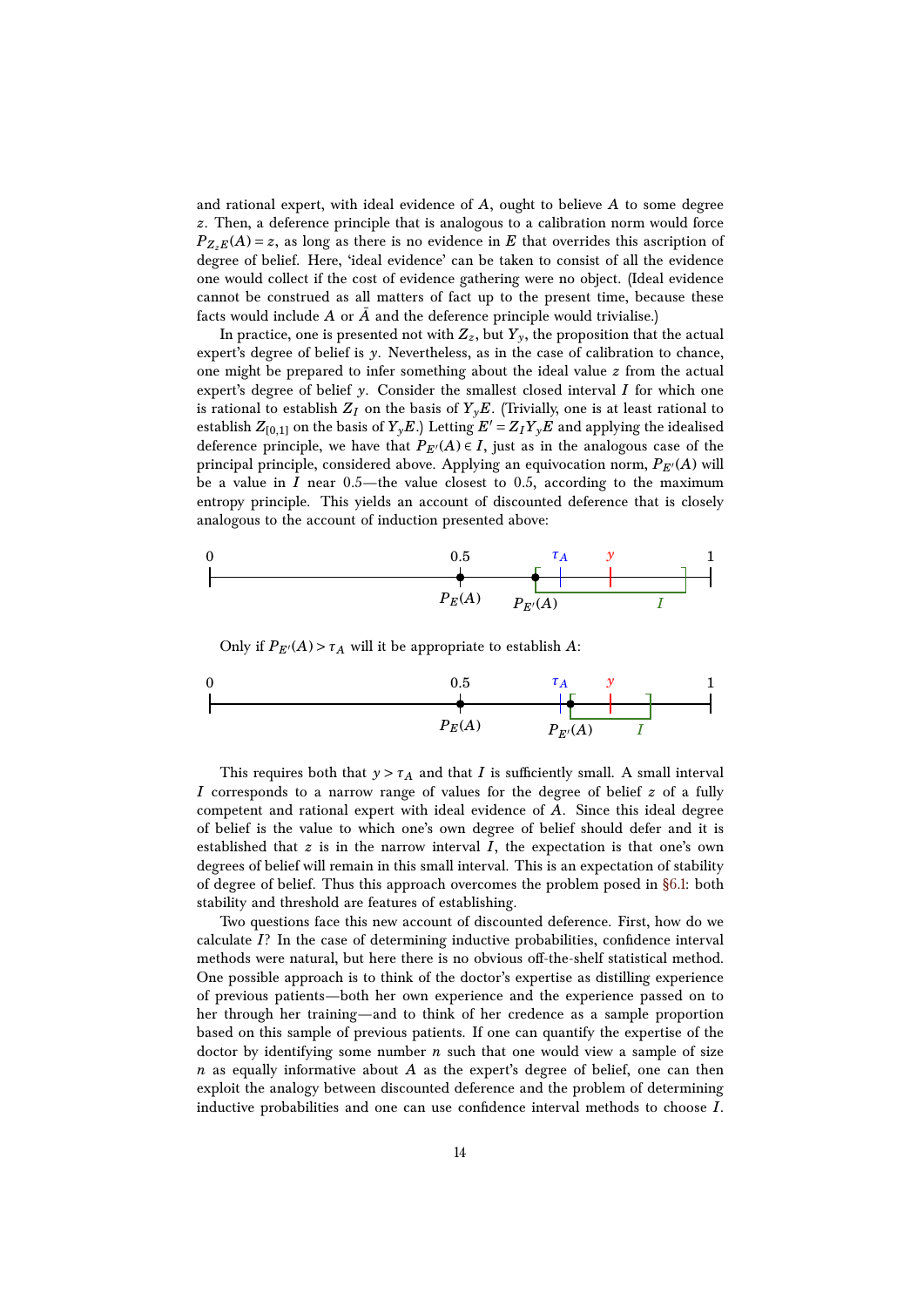As before, one might apply expected utility theory to determine a confidence level, and one can determine a confidence interval by thinking of the agent's credence *y* as a proportion generated by a sample of size *n*. [9](#page-14-1)

The second question that arises is: how does this new account of discounted deference interact with a calibration norm such as the principal principle? One might think that the principal principle should always trump deference to expert belief, because chances, where one can obtain them, offer the best evidence one could possibly hope for. Perhaps. However, we cannot normally obtain chances only estimates of chances. If we are indifferent between an expert's opinion and a proportion from a sample of size *n*, then, clearly, a sample proportion *w* generated by a sample of size *n* should not simply trump the expert's credence *y*, because they are viewed as equally informative about *A*. In this case, we might think of the evidence as containing two samples of size *n* and use statistical methods for combining studies, such as meta-analysis, to generate a confidence interval based on all the available evidence.

# **§7 Conclusions and objections**

<span id="page-14-0"></span>To sum up, Bayesianism *can* provide a viable account of establishing, but only a particular kind of Bayesianism can. In order to provide a viable account of establishing, one needs to accept non-evidential constraints on probabilities and non-structural constraints on utilities, and one needs to accept that it is normally impermissible to defer wholesale to an expert's degrees of belief: one needs a satisfactory account of discounted deference. One cannot get such an account of discounted deference by applying the principle of total probability, but one can by viewing deference as analogous the problem of determining inductive probabilities and by adapting the approach of [Williamson](#page-19-4) [\(2017\)](#page-19-4). This yields a very idiosyncratic version of Bayesianism: a version of objective Bayesianism that combines frequentist and Bayesian methods and that is prescriptive about utilities. The challenge to advocates of other versions of Bayesianism is: how can your versions yield viable accounts of establishing?

We close by considering some possible objections to this account of establishing.

One might argue that establishing is not really an act and that Bayesian decision theory is therefore the wrong tool to apply. The thought here might be that it is evidence that establishes a claim, not an agent. This objection is hard to mesh with the practice of science, since establishing propositions appears to be the primary activity of scientists. If establishing were not an act, there would seem to be very little for the scientist to do. This objection is also hard to reconcile with law, medicine and other fields where establishing is a core activity, if not the primary activity. In the account developed in [§6.3,](#page-12-0) the agent is central is central to establishing: utilities are to some extent agent-relative, and hence so are the confidence levels; moreover, judgements need to be made about the equivalence between an expert's opinion and a sample. In scientific contexts, there is room for debate about these judgements and thus room to settle disagreements, but these judgements are nonetheless attributable to the deliberating agent. Establishing is very much an act.

<span id="page-14-1"></span><sup>9</sup>One complication here is that *y* is the expert's degree of belief, not her estimate of the chance of *A*, and so *y* may be more equivocal than the expert's best estimate of chance, particularly when the expert has little or no evidence to go on. Thus this approach is most applicable where the expert has plenty of relevance experience and evidence.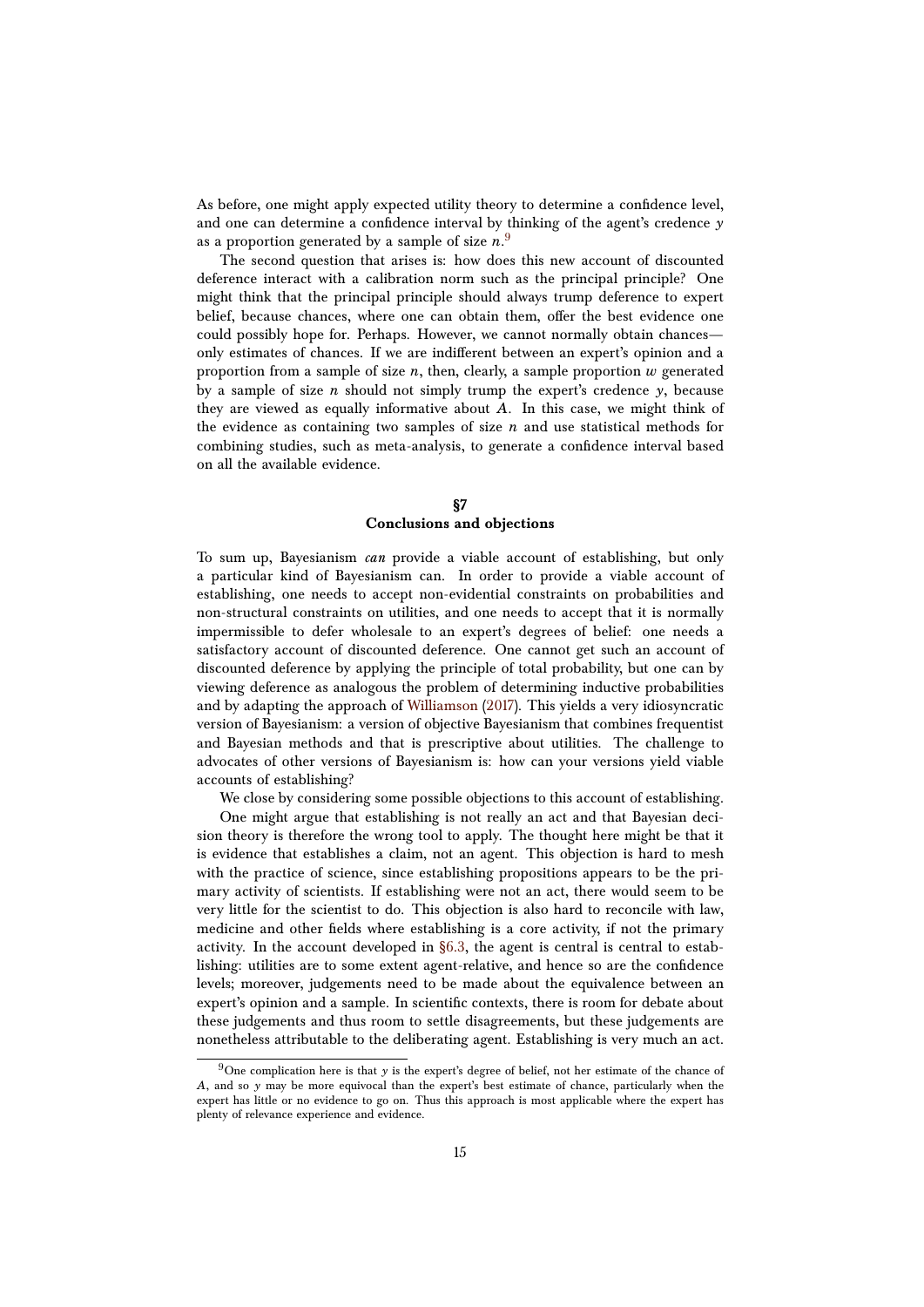A related worry is that establishing may not be an intentional act: perhaps establishing is a subconscious act and we have no control over what we establish, in which case Bayesian decision theory may yet be the wrong tool to apply. Two considerations help to alleviate this worry. First, while some acts of establishing may be performed subconsciously, not all are. To take a concrete example, the International Agency for Research on Cancer assesses whether certain chemicals and other agents are carcinogenic: at review meetings, one subgroup of reviewers explicitly decides whether they can establish from epidemiological studies that the agent causes cancer in humans, while another subgroup decides whether they can establish from animal studies that the agent causes cancer in experimental animals [\(IARC,](#page-18-11) [2019,](#page-18-11) pp. 31–32). These explicit decision problems are common in science and medicine, and Bayesian decision theory is applicable to such situations. Second, even in cases of unintentional establishing, it can be helpful to consciously re-evaluate these cases. While a hallucination may subconsciously cause one to establish the presence of giant spiders and to treat this proposition as evidence that one should run away, it will be helpful to consciously re-evaluate this proposition in due course. When the context changes, Bayesianism can offer a guide to life even with respect to those propositions that, at first, one cannot help but strongly believe or establish.

Another concern is that establishing is prone to standard problems that face analyses of propositional attitudes in terms of threshold degrees of belief. For example, it is sometimes suggested that a qualitative belief can be understood as a degree of belief that meets an appropriate threshold. Such accounts are prone to lottery and preface paradoxes, for instance. In the case of establishing, it may be that one ought to establish *A* and one ought to establish *B* but one ought not to establish *AB*, if  $P_E(A) > \tau_A$  and  $P_E(B) > \tau_B$  but  $P_E(AB) < \tau_{AB}$ . This appears incongruous, not least because if one does establish *A* and one does establish *B* then it will usually be at least permissible to establish  $AB$ , since  $P_{EAB}(AB) = 1$ .

A similarly odd phenomenon arises with a lottery example. Suppose *E* specifies a fair *n*-ticket lottery with a prize of 1000 som and a ticket cost of 1 som, and *A<sup>i</sup>* says that ticket *i* loses. Suppose also that establishing  $A_i$  would lead you not to buy ticket *A<sup>i</sup>* , but that you commit to buy the smallest-numbered ticket that has not been established to lose, if there are any such tickets. Initially (before any tickets have been established to lose) the utility matrix for establishing *A*<sup>1</sup> might look like this:

|                       | $A_1$ | $A_1$ |
|-----------------------|-------|-------|
| establish $A_1$       | 0     |       |
| don't establish $A_1$ |       | 999   |

Here, if ticket 1 loses  $(A_1)$  then establishing that it loses will result in no loss or gain, because it will not be purchased. Similarly, if it wins  $(\bar{A}_1)$  then establishing that it loses will result in no gain or loss. If it is not established to lose, then you will buy that ticket, in which case you will pay 1 and have an overall gain of 999 if that ticket wins. The threshold for establishing  $A_1$  is thus  $\tau_{A_1} = 999/1000$ . Equivocating, your credence that ticket 1 wins is  $1/n$ , where *n* is the number of tickets in the lottery, so  $P_E(A_1) = (n-1)/n$ . According to this analysis, you should establish  $A_1$  if there are more than a thousand tickets,  $n > 1000$ .

Suppose you do indeed establish *A*1. Consider *A*<sup>2</sup> next. The utility matrix is the same, but now  $P_{EA_1}(A_2) = (n-2)/(n-1)$ . In general,  $P_{EA_1,...,A_k}(A_{k+1}) = (n-1)$ .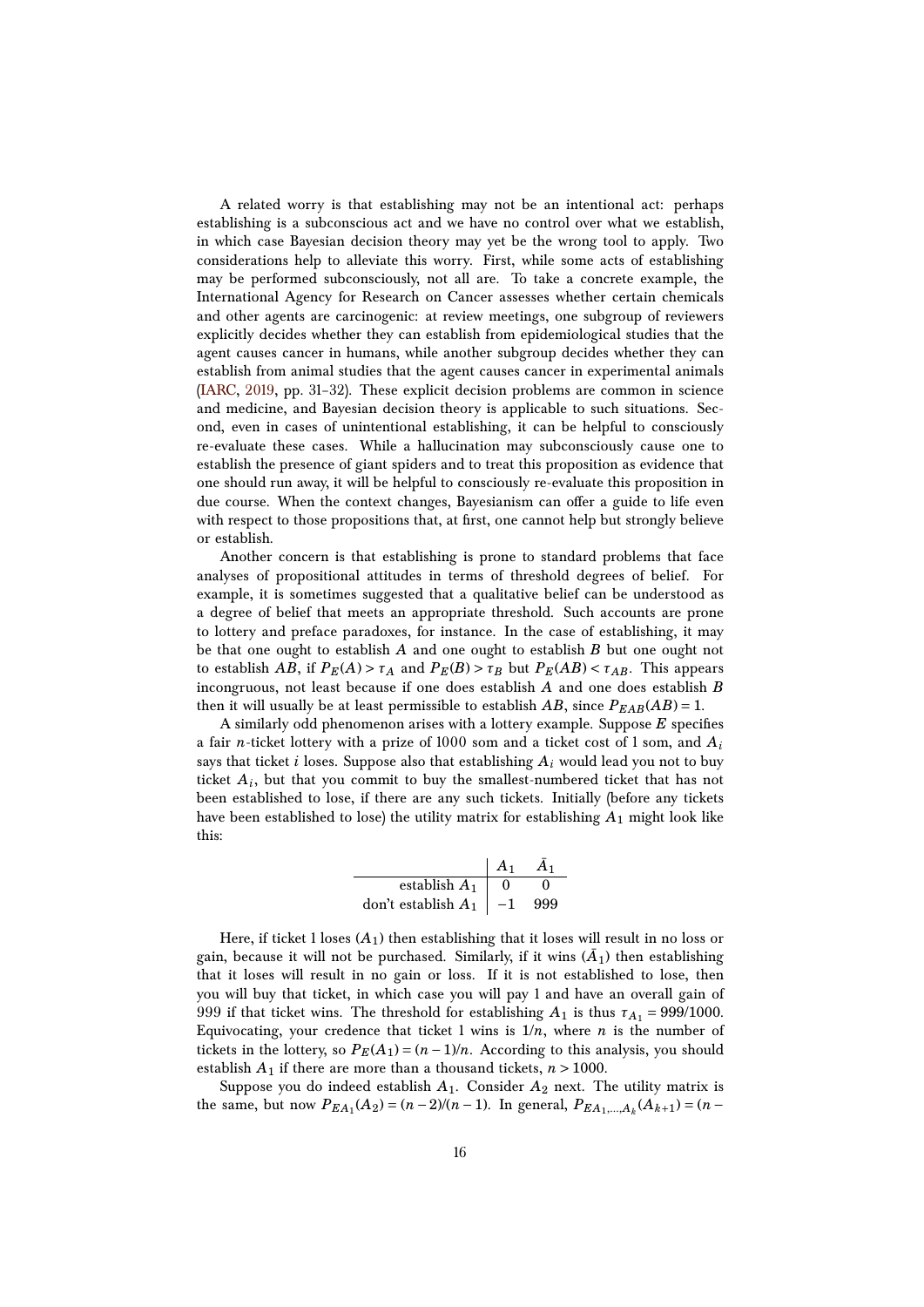*k*−1)/(*n*−*k*). There will come a point, then, when  $(n-k-1)/(n-k)$  < 999/1000; at this point it will not be permissible to establish  $A_{k+1}$ . For example, if  $n = 2000$  then one should establish that the first 999 tickets lose, it is permissible to establish that ticket 1000 will lose, but if one does also establish  $A_{1000}$  then it is not permissible to establish *A*1001. This is a peculiar phenomenon, given that each ticket has exactly the same probability of winning.

While this is not the place for a general discussion of lottery and related paradoxes, which affect many theories in formal epistemology, it is worth noting that the account of establishing developed here has one line of response that is not available to many other theories. To the extent that these phenomena are problematic consequences of decisions to establish, they have negative utility. It is possible to take this negative utility into account when deciding whether to establish a proposition. Thus the utility matrices in the lottery example might be better represented as follows:

|                            | $A_i$ | $A_i$ |
|----------------------------|-------|-------|
| establish $A_i$            | $-u$  | $-u$  |
| don't establish $A_i$   -1 |       | 999   |

If  $u \ge 1$  then  $\tau_{A_i} \ge 1$  and for no *i* is it the case that one is rationally required to establish *A<sup>i</sup>* . This avoids incurring the negative utility engendered by establishing that some lottery tickets will lose, but not others.

## **Acknowledgements**

This research was supported by funding from the Leverhulme Trust (grant RPG-2019-059) and the Deutsche Forschungsgemeinschaft (DFG, grant LA 4093/3-1). I am very grateful to David Corfield, Mikayla Kelley and the anonymous referees for helpful comments.

#### **Appendix 1: Robustness of the analysis of [§3](#page-3-0)**

In this appendix we see that the lessons of the simple decision scenario of  $\S$ 3 also hold of the more complex decision problem that arises when we include establishing  $\overline{A}$  as an option.

We abbreviate the acts *establish A* and *don't establish A* by  $\checkmark$  *A* and  $\checkmark$  *A* respectively. The decision table for establishing *A* (from [§3\)](#page-3-0) is:

$$
\begin{array}{c|cc}\n & A & \bar{A} \\
\hline\n\checkmark A & s_A & e_{\bar{A}} \\
\checkmark A & e_A & s_{\bar{A}}\n\end{array}
$$

We saw that this decision table requires establishing *A* when

 $P(A)$  >  $\frac{\text{false advantage}}{\text{false node}}$ true advantage + false advantage

The analogous decision table for establishing  $\bar{A}$  is:

$$
\begin{array}{c|cc}\n & A & \bar{A} \\
\hline\n\sqrt{A} & e'_A & s'_{\bar{A}} \\
X\bar{A} & s'_A & e'_{\bar{A}} \\
\end{array}
$$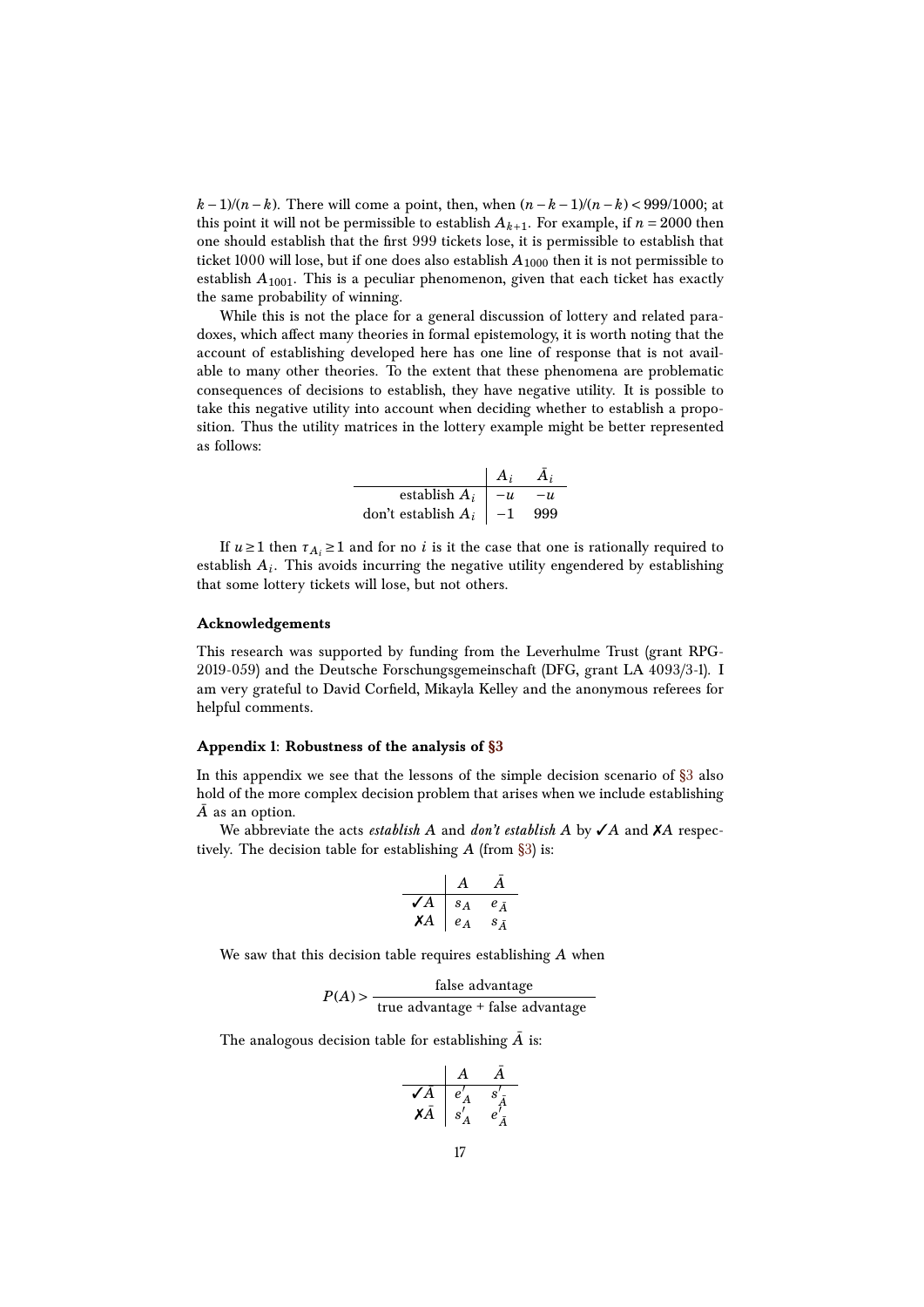By reasoning analogous to that of  $\S3$ , in this modified decision problem one ought to establish  $\overline{A}$  just when

$$
P(A) < \frac{\text{true}^{\prime} \text{ advantage}}{\text{true}^{\prime} \text{ advantage} + \text{false}^{\prime} \text{ advantage}}
$$

where the true<sup> $\prime$ </sup> advantage is  $s_A^{\prime} - e_A^{\prime}$  and the false<sup> $\prime$ </sup> advantage is  $s_A^{\prime}$  $A' - e'$ *A* .

Now consider a more complex decision scenario in which one might establish one or both of  $A, \overline{A}$ . Arguably, one can represent this scenario as follows:

|                      | $\mathbf{A}$         |                            |
|----------------------|----------------------|----------------------------|
| $\sqrt{A} \sqrt{A}$  | $-u$                 | $-n$                       |
| $\sqrt{A} X \bar{A}$ | $s_A + s'_{\bar{s}}$ | $e_{\bar{A}}+e'_{\bar{A}}$ |
| $XA \, \checkmark A$ | $e_A + e'$ .         | $s_{\bar{A}}+s'_{\bar{A}}$ |
| $XA X\bar{A}$        | $e_A + s'_{\bar{s}}$ | $s_{\bar{A}}+e'_{\bar{A}}$ |

One can often take utilities to be additive. However, if both  $A$  and  $\overline{A}$  are established then evidence becomes inconsistent which has very negative utility, denoted by −*u* in this table, where *u* is very large. The expected utility of ✓*A* ✓*A*¯ is then −*u*, which, we may suppose, rules this option out of contention.

Given that this option is ruled out of contention, establishing *A* is rationally required when the expected utility of ✓*A* ✗*A*¯ exceeds that of ✗*A* ✗*A*¯ . It is not hard to see that this is the case just when

$$
P(A) > \frac{\text{false advantage}}{\text{true advantage} + \text{false advantage}}
$$

That this concurs with the criterion derived from the first decision matrix set out above shows that the analysis of  $\S3$  is robust under a natural complexification of the decision problem.

Moreover, according to the modified decision scenario, establishing  $\bar{A}$  is rationally required when the when the expected utility of ✗*A* ✓*A*¯ exceeds that of ✗*A*  $X\bar{A}$ . It is not hard to see that this is the case just when

$$
P(A) < \frac{\text{true}^{\prime} \text{ advantage}}{\text{true}^{\prime} \text{ advantage} + \text{false}^{\prime} \text{ advantage}}
$$

Again, this provides evidence of robustness of the analysis. Note that the same points can be made about the rational permissibility of establishing  $A$  or  $\bar{A}$  if we change the strict inequalities above to non-strict inequalities.

#### **Appendix 2: Robustness of the analysis of [§5](#page-6-0)**

In this appendix we see that the general argument for the need for non-structural constraints on utilities presented in  $\S5$  is robust under moving to the more complex decision problem of Appendix 1.

Let us rerun the general argument in the context of the complex decision problem of Appendix 1, with the four options √*A* √*Ā*, √*A* X*Ā*, X*A* √*Ā*, X*A* X*Ā*.

Suppose for reductio that there are no non-structural constraints on utilities, and consider a case in which there is no evidence that bears on the truth of *A*. By assumption there are no non-structural constraints on utilities, so it is rationally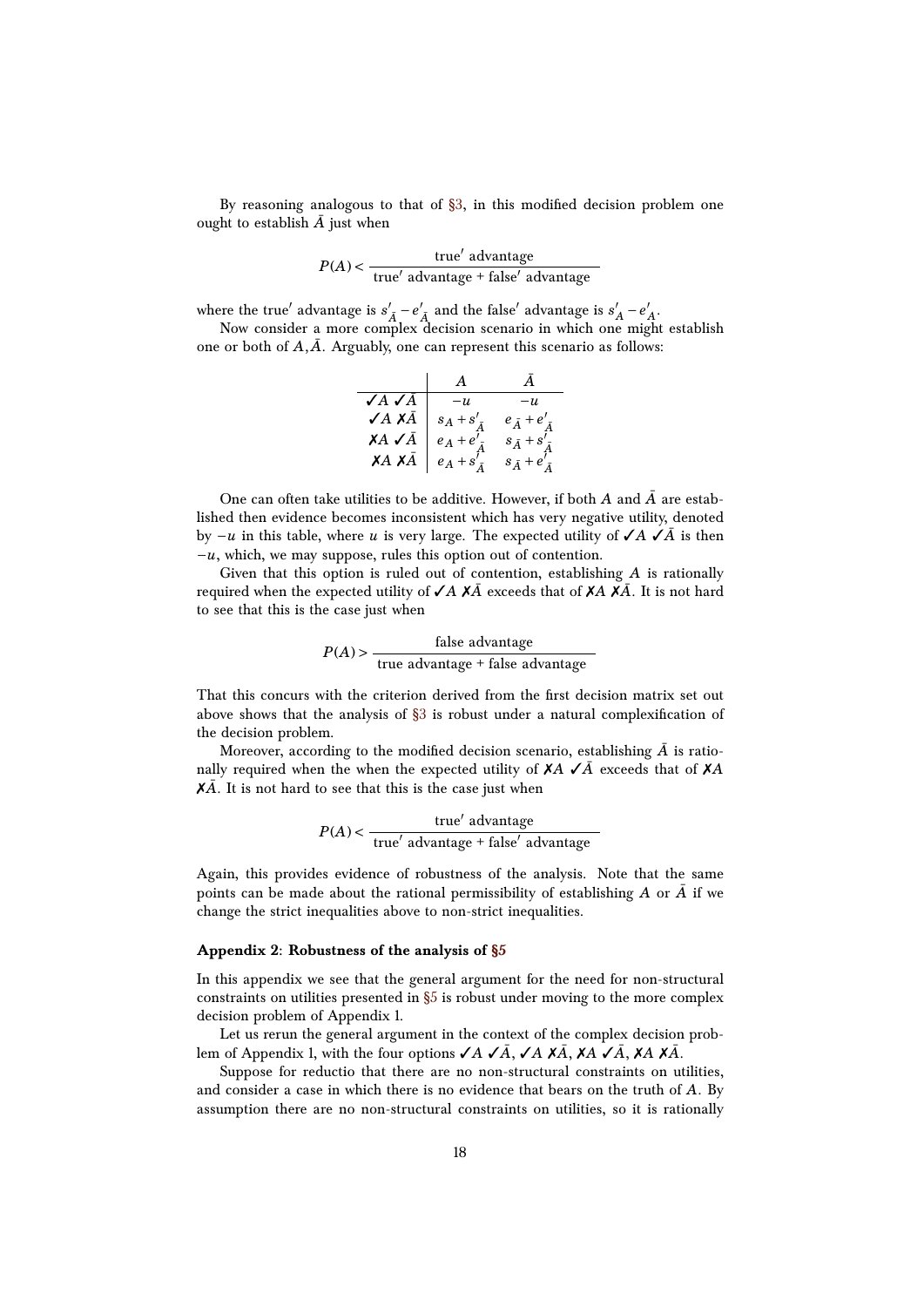permissible to have a utility matrix for establishing *A* that is the same as the utility matrix for  $\bar{A}$ . In the notation of Appendix 1,

$$
s'_{A} = s_{\bar{A}}, e'_{A} = e_{\bar{A}}, s'_{\bar{A}} = s_{A}, e'_{\bar{A}} = e_{A}.
$$

These constraints imply that:

true' advantage = true advantage

$$
false' advantage = false advantage
$$

By assumption it is also rationally permissible that the false advantage is no greater than the true advantage:

false advantage  $\leq$  true advantage

This latter inequality implies that:

| false advantage                  | $\leq 1/2 \leq$ | true advantage                   |
|----------------------------------|-----------------|----------------------------------|
| true advantage + false advantage |                 | true advantage + false advantage |

From the analysis of Appendix 1, we see then that establishing *A* is rationally permissible if  $P(A) \ge 1/2$  and establishing  $\overline{A}$  is rationally permissible if  $P(A) \le 1/2$ . So whatever value  $P(A)$  takes, it is rationally permissible to establish at least one of *A* and  $\bar{A}$ . But this contradicts non-vacuity. Thus there must be non-structural constraints on utilities after all.

# **Bibliography**

- <span id="page-18-4"></span>Butler, B. (1736). *The analogy of religion*. J.M. Dent & Sons, London, 1906 edition.
- <span id="page-18-11"></span>IARC (2019). *IARC Monographs on the Evaluation of Carcinogenic Hazards to Humans: Preamble*. Lyon. [https://monographs.iarc.fr/wp-content/](https://monographs.iarc.fr/wp-content/uploads/2019/01/Preamble-2019.pdf) [uploads/2019/01/Preamble-2019.pdf](https://monographs.iarc.fr/wp-content/uploads/2019/01/Preamble-2019.pdf).
- <span id="page-18-8"></span>Jaynes, E. T. (2003). *Probability theory: the logic of science*. Cambridge University Press, Cambridge.
- <span id="page-18-2"></span>Jeffrey, R. (2004). *Subjective probability: the real thing*. Cambridge University Press, Cambridge.
- <span id="page-18-0"></span>Kaplan, M. (1981). A Bayesian theory of rational acceptance. *The Journal of Philosophy*, 78(6):305–330.
- <span id="page-18-10"></span>Keynes, J. M. (1921). *A treatise on probability*. Macmillan, London, 1973 edition.
- <span id="page-18-7"></span>Leitgeb, H. (2017). *The stability of belief: how rational belief coheres with probability*. Oxford University Press, Oxford.
- <span id="page-18-1"></span>Mitova, V. (2017). *Believable evidence*. Cambridge University Press, Cambridge.
- <span id="page-18-6"></span>Parkkinen, V.-P., Wallmann, C., Wilde, M., Clarke, B., Illari, P., Kelly, M. P., Norell, C., Russo, F., Shaw, B., and Williamson, J. (2018). *Evaluating evidence of mechanisms in medicine: principles and procedures*. Springer, Cham, Switzerland.
- <span id="page-18-3"></span>Rowbottom, D. P. (2014). Information versus knowledge in confirmation theory. *Logique et Analyse*, 57(226):137–149.
- <span id="page-18-9"></span>Savage, L. J. (1954). *The Foundations of Statistics*. Dover, New York, second (1972) edition.
- <span id="page-18-5"></span>Skyrms, B. (1977). Resiliency, propensities, and causal necessity. *The Journal of Philosophy*, 74(11):704–713.